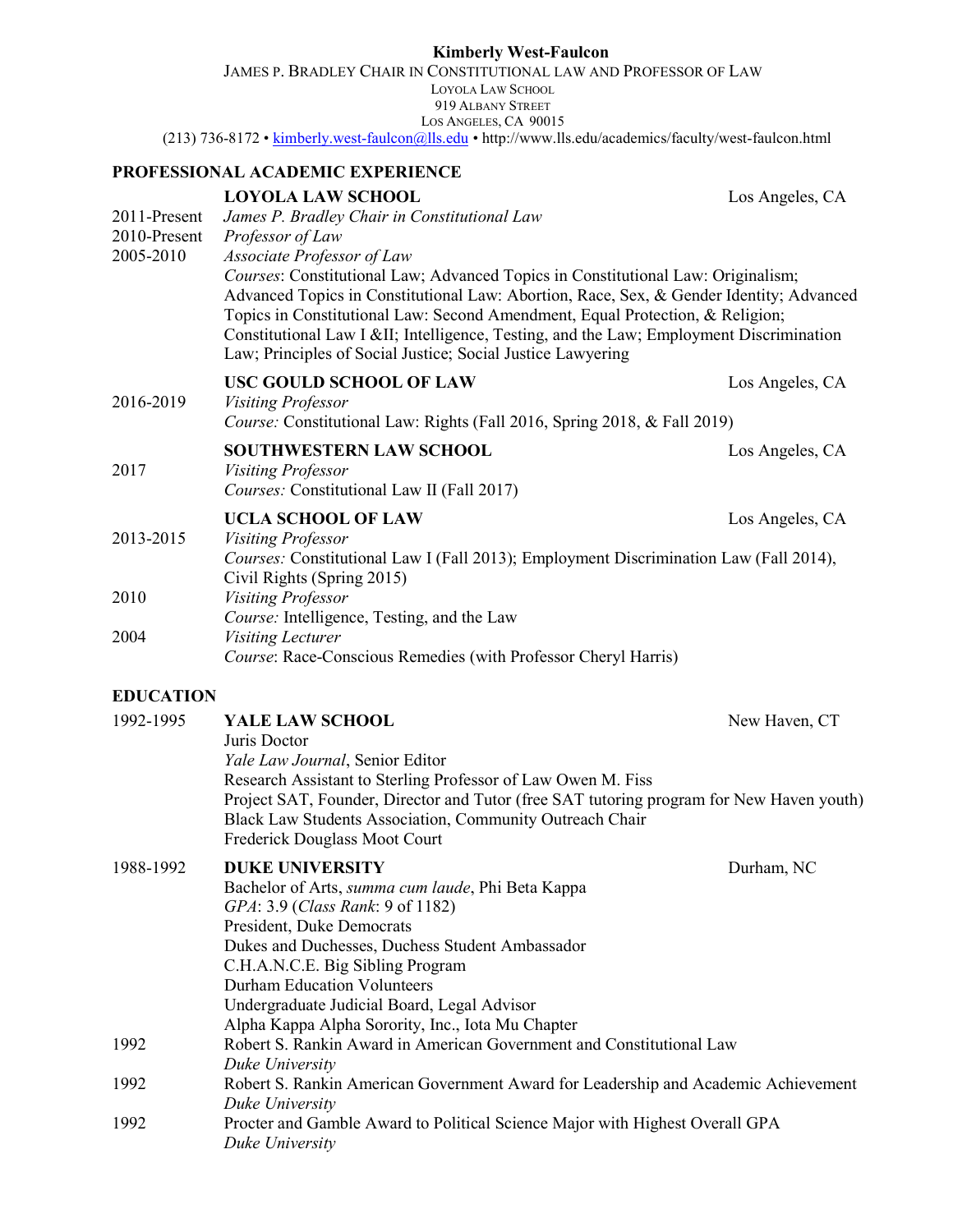| 1991-1992 | Faculty Scholar Award (highest award given by faculty to an undergraduate)                      |                 |
|-----------|-------------------------------------------------------------------------------------------------|-----------------|
|           | Duke University                                                                                 |                 |
| 1990      | Harry S. Truman Public Service Scholar Award                                                    |                 |
|           | The Harry S. Truman Foundation                                                                  |                 |
| 1988-1992 | Angier B. Duke Memorial Scholarship Award (4-year full tuition highest honor merit scholarship) |                 |
|           | Duke University                                                                                 |                 |
| 1991      | <b>OXFORD UNIVERSITY</b>                                                                        | Oxford, England |
|           | Course of Study: British Political Economy & Economic History                                   |                 |

# PROFESSIONAL LEGAL EXPERIENCE

| 1998-2005 | NAACP LEGAL DEFENSE AND EDUCATIONAL FUND, INC<br>Los Angeles, CA<br>Western Regional Counsel & Western Regional Director and Counsel                                                                                                                                                                                                                                                                                                                                                                                            |
|-----------|---------------------------------------------------------------------------------------------------------------------------------------------------------------------------------------------------------------------------------------------------------------------------------------------------------------------------------------------------------------------------------------------------------------------------------------------------------------------------------------------------------------------------------|
|           | Responsibilities included litigation, public education and administration for regional office.<br>Supervised legal and support staff. Civil rights impact litigation, civil rights advocacy, and<br>public education in areas of education, employment discrimination, economic justice, voting<br>rights, criminal justice, and police reform. Represented clients in various class action civil                                                                                                                               |
|           | rights cases to redress racial discrimination, including <i>Hunter v. City of Los Angeles (LAPD)</i> ,<br>Gonzalez v. Abercrombie & Fitch, and Castaneda v. University of California Board of<br><i>Regents.</i> Filed amicus curiae briefs in cases relating to important civil rights issues, such as<br>Save Our Valley v. Sound Transit (whether Title VI regulations are enforceable under 42 U.S.<br>C. $\S$ 1983) and <i>Zelman v. Simmons-Harris</i> (constitutionality of Cleveland public school<br>voucher program). |

## 1996-1998 SKADDEN FELLOW New York, NY

NAACP Legal Defense and Educational Fund, Inc.

 One of 25 graduating law students and outgoing judicial clerks awarded fellowship in public interest law funded by the law firm Skadden, Arps, Slate, Meagher & Flom. Fellowship paid salary and benefits during the first two years of employment at the NAACP Legal Defense & Educational Fund, Inc. Designed litigation project to redress deprivation of equal educational opportunities students through misuse of standardized test scores and differential curricular offerings (discriminatory ability grouping and tracking). Litigated various education civil rights cases, including Erik V. v. Causby, Title VI challenge to discriminatory impact of elementary and secondary high stakes testing policy, and represented students who sought defendant intervenor status in Wessmann v. Boston School Committee.

1995-1996 UNITED STATES COURT OF APPEALS Los Angeles, CA FOR THE NINTH CIRCUIT

Law Clerk to the Honorable Stephen Reinhardt Worked as personal law clerk to judge. Wrote bench memoranda recommending analysis and dispositions to three-judge panels. Prepared initial drafts of Judge Reinhardt's memoranda and published dispositions, then worked closely with judge editing drafts for circulation and publication.

## BAR ADMISSIONS

| 2015 | United States Supreme Court                 |
|------|---------------------------------------------|
| 2005 | U.S. Court of Appeals for the Ninth Circuit |
| 2000 | U.S. Court of Appeals for the First Circuit |

1998 U.S. District Court for the Northern District of California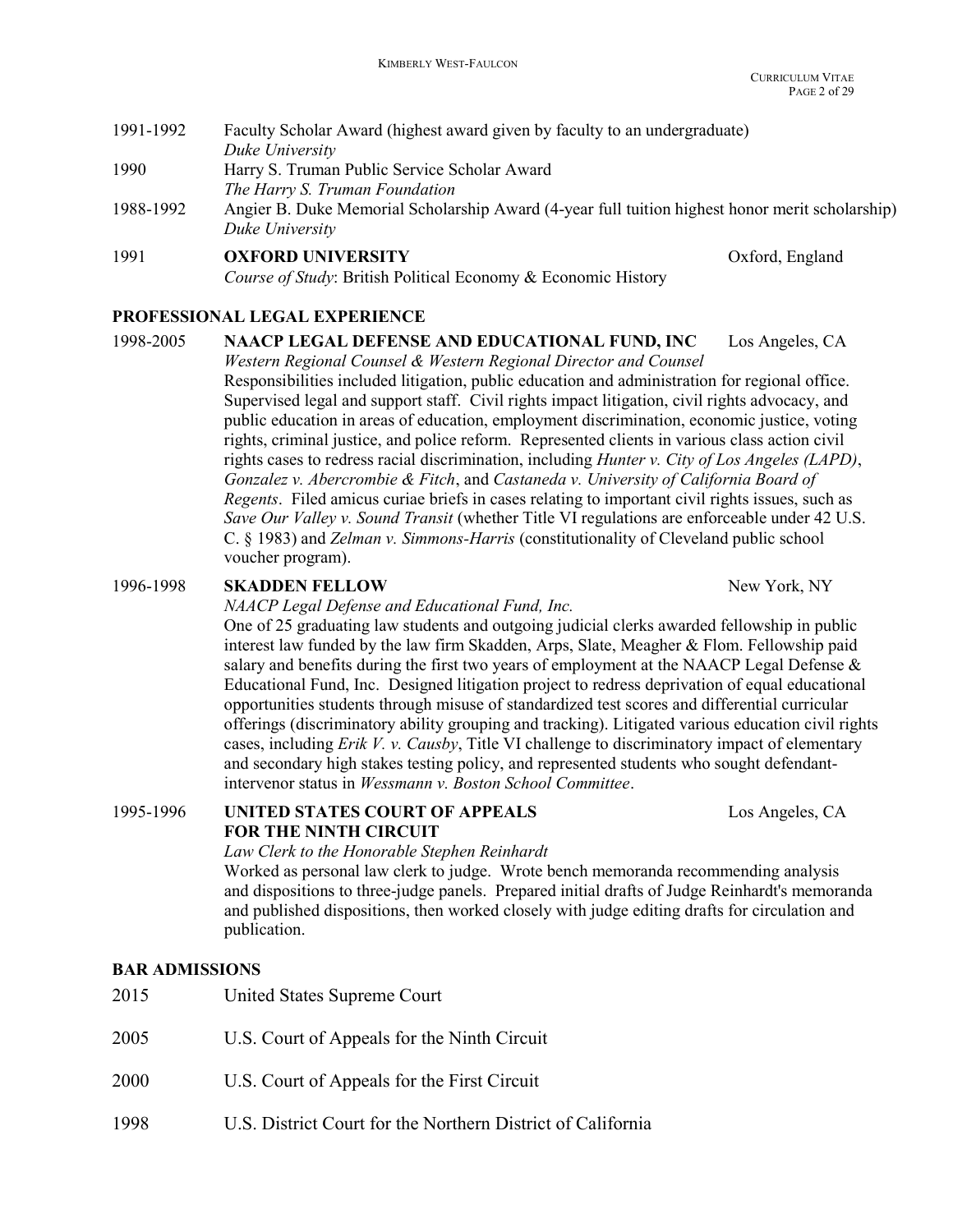| 1998 | U.S. District Court for the Central District of California                                                                                                                                                                                                                                                                            |
|------|---------------------------------------------------------------------------------------------------------------------------------------------------------------------------------------------------------------------------------------------------------------------------------------------------------------------------------------|
| 1998 | State of California                                                                                                                                                                                                                                                                                                                   |
| 1997 | U.S. District Court for the Southern District of New York                                                                                                                                                                                                                                                                             |
| 1997 | <b>State of New York</b>                                                                                                                                                                                                                                                                                                              |
|      | <b>SELECTED RECOGNITIONS</b>                                                                                                                                                                                                                                                                                                          |
| 2011 | James P. Bradley Chair in Constitutional Law<br>Loyola Law School                                                                                                                                                                                                                                                                     |
| 2011 | Southern California Freedom's Sister<br>Simon Wiesenthal Museum of Tolerance                                                                                                                                                                                                                                                          |
| 2011 | William M. Rains Fellow<br>Loyola Law School                                                                                                                                                                                                                                                                                          |
| 2006 | Southern California Super Lawyer<br>Law & Politics and Los Angeles Magazine                                                                                                                                                                                                                                                           |
| 2005 | Influence in Black Los Angeles<br>Profile of 25 of L.A.'s most influential African-American leaders<br>Los Angeles Wave                                                                                                                                                                                                               |
| 2005 | Southern California Super Lawyer<br>Law & Politics and Los Angeles Magazine                                                                                                                                                                                                                                                           |
| 2004 | Southern California Super Lawyer<br>Law & Politics and Los Angeles Magazine                                                                                                                                                                                                                                                           |
| 2004 | Southern California Rising Star Lawyer<br>Law & Politics and Los Angeles Magazine                                                                                                                                                                                                                                                     |
| 2004 | Award of Excellence for Outstanding Contributions to the Los Angeles Civic Community<br>Los Angeles African American Women's Public Policy Institute                                                                                                                                                                                  |
| 2000 | Trailblazers to Star Chasers: Biographies of Ten Inspiring Individuals<br>profiled with Carter Woodson, Colin Powell, and Tiger Woods in Black History Month<br>curriculum guide<br>Los Angeles Daily Journal                                                                                                                         |
| 1999 | Ebony's "Ten for Tomorrow"<br>profiled with Jesse Jackson, Jr., Lauryn Hill, Serena Williams, Brandy, Sean Combs, Chris<br>Rock, Bernice King, Tiger Woods, and Marion Jones) as one of ten "promising<br>personalities" expected to redefine their fields in the next millennium<br>Ebony Magazine (Millennial Issue: December 1999) |
| 1999 | <i>Ebony's</i> "30 Leaders of the Future"<br>November 1999                                                                                                                                                                                                                                                                            |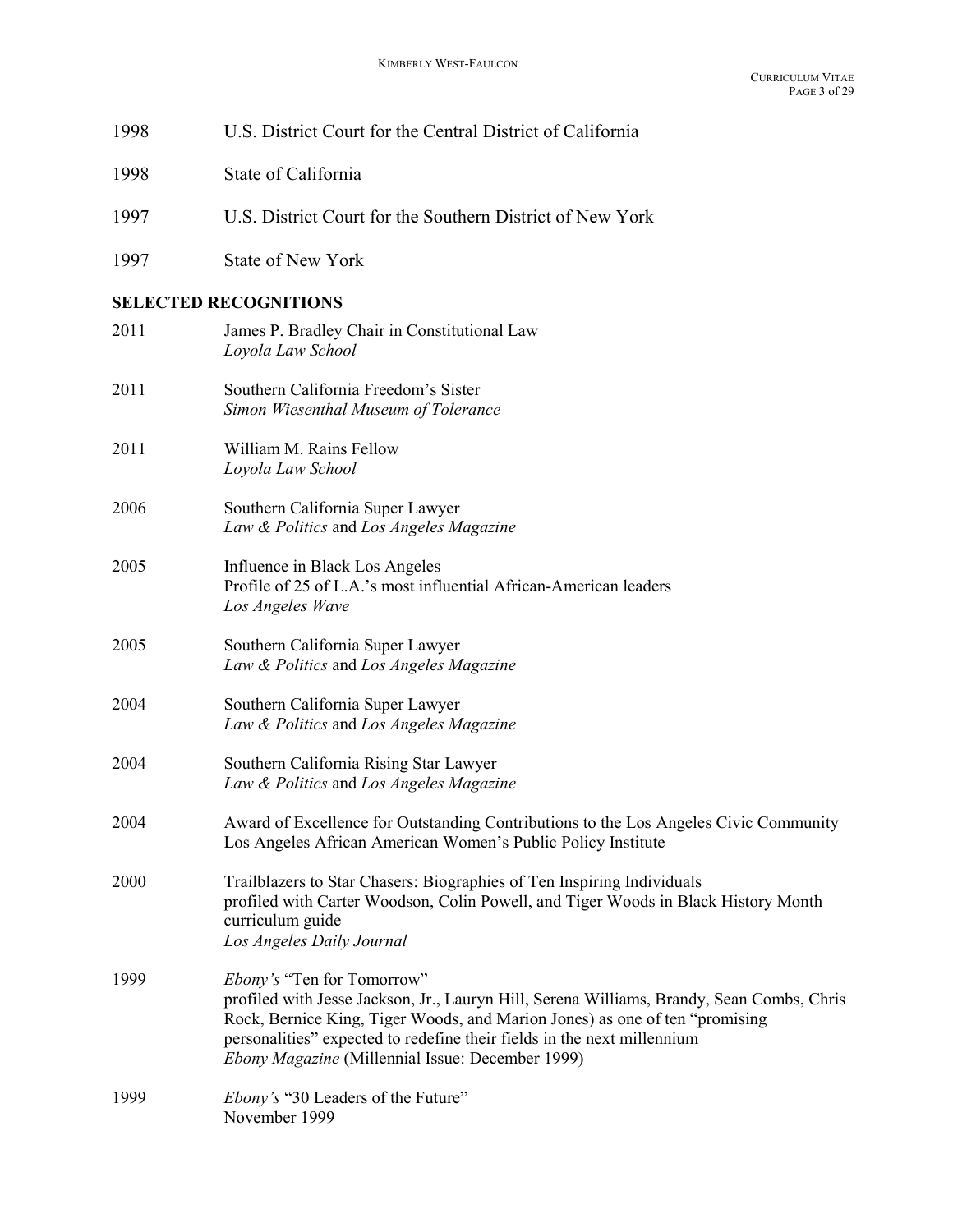1999 Featured as one of the top lawyers under the age of 40 "making their mark in the legal world" Los Angeles Daily Journal's California Law Business

# U.S. SUPREME COURT AMICUS BRIEFS

Brief Amicus Curiae of Kimberly West-Faulcon in Support of Respondents, ABIGAIL NOEL FISHER V. UNIVERSITY OF TEXAS, ET AL., No. 14-981, in the Supreme Court of the United States (Nov. 2, 2015).

Brief Amicus Curiae of Kimberly West-Faulcon in Support of Respondents, ABIGAIL NOEL FISHER V. UNIVERSITY OF TEXAS, ET AL., No. 11-345, in the Supreme Court of the United States (Aug. 13, 2012).

# PUBLICATIONS

Obscuring Asian Penalty with Illusions of Black Bonus, 64 UCLA L. REV. DISC. 590 (2017).

Reversed Protection: A Discrimination Gone Wild in Fisher v. Texas, 7 UC IRVINE L. REV. 133 (2017).

Liberty Bound: Obergefell's Eclipse of Autonomy in Sexual Intimacy, 49 LOY. L. REV. 351 (2016).

Liberty to Subordinate?, 99 IOWA L. REV. BULL. 153 (2014).

Forsaking Claims of Merit: The Advance of Race-Blindness Entitlement in Fisher v. Texas, 29 CIVIL RIGHTS LITIGATION AND ATTORNEY FEES ANNUAL HANDBOOK 335 (Steven Saltzman & Cheryl I. Harris, eds. 2013).

Fairness Feuds: Competing Conceptions of Title VII Discriminatory Testing, 46 WAKE FOREST L. REV. 1035 (2011).

More Intelligent Design: Testing Measures of Merit, 13 U. PA. J. CONST. L. 1235 (2011).

 Reading Ricci: Whitening Discrimination, Racing Test Fairness (with Cheryl I. Harris), 58 UCLA L. REV. 73 (2010).

Testing the Master Tools, 158 U. PA. L. REV. PENNUMBRA 305 (2010).

The River Runs Dry: When Title VI Trumps State Anti-Affirmative Action Laws, 157 U. PA. L. REV.1075 (2009).

A Desegregation Tool that Backfired: Magnet Schools and Classroom Segregation, 103 YALE L.J. 2567 (1994).

AIDS and the Anti-Gay Crusade, 9 DUKE J. POLITICS 75 (Spring 1991).

## COMMENATARIES

Affirmative Action Allegations, Trump's Newest Diversion Tactic, Are Fake News, HUFFINGTON POST BLOG, Aug. 4, 2017.

Surprisingly, Facts Rule the Day in Fisher II, SCOTUS BLOG, June 24, 2016.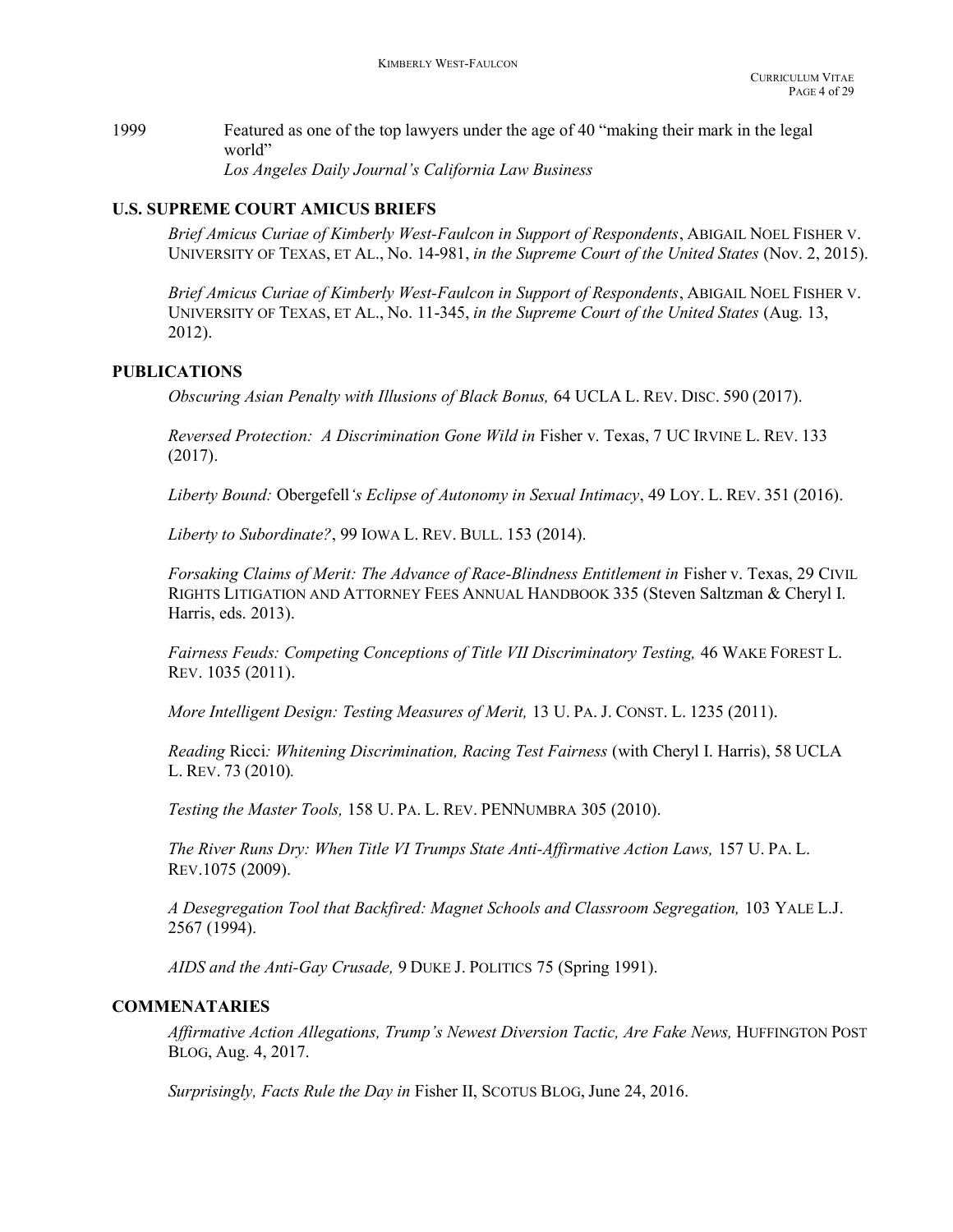Playing the Class Card in Racial Affirmative Action Cases, AMERICAN CONSTITUTION SOCIETY BLOG, Dec. 23, 2015.

The Story Behind Justice Scalia's "Slower-Track" Comments, HUFFINGTON POST BLOG, Dec. 15, 2015.

Why Abigail Fisher's Lawsuit is a Modern Day Trojan Horse, THE GRIO, Dec. 9, 2015.

The Real Cheating Scandal of Standardized Tests, MILLER-MCCUNE, Aug. 22, 2011.

Reverse or Rehearsed Discrimination in College Admissions, L.A. DAILY NEWS, Jun. 29, 2009.

Is Sotomayor a Reverse Racist? Testing the Limits of Tests, TODAY'S WORKPLACE, May 28, 2009. Weighing in on Test Score Equality, L.A. DAILY JOURNAL, May 13, 2009.

Ricci v. DeStefano: A Test on Race, L.A. TIMES, April 24, 2009.

Looking Beyond the Numbers, L.A. DAILY JOURNAL, Nov. 4, 2003.

Stop Playing the SAT Numbers Game, PHILADELPHIA TRIBUNE, May 8, 2001 (with Elaine R. Jones).

#### OTHER PUBLICATIONS

 Randolph County: A Game of Discovery, CENTER FOR COMPUTER-ASSISTED LEGAL INSTRUCTION (CCALI), Copyright 2003 (civil procedure instructional computer game) (with Owen M. Fiss and Ronald F. Wright).

#### MEDIA EXPERIENCE

Featured, quoted and interviewed by various national and local media, including: CNN, The New York Times, The Washington Post, Los Angeles Times, Black Issues in Higher Education, Education Week, The Los Angeles Sentinel, Los Angeles Daily News, The Los Angeles Daily Journal, San Francisco Chronicle, San Francisco Examiner, Savoy Magazine, Ebony, The New Crisis, Black Enterprise.com, KPCC-FM AirTalk with Larry Mantle, Forum, BET, One on One, and National Public Radio's Tavis Smiley Show, Lovett Or Leave It, Voice of America, The Philip DeFranco Show, & VICE News. Blog posts: The Griot, Huffington Post, American Constitution Society Blog, SCOTUSblog.

## SELECTED PRESENTATIONS

What Does Our American Community Ask of Us? Keynote Speaker Law Day 2021 Ninth Circuit Civics Contest Central District of California United States District Court Pasadena, CA Virtual (February 25, 2021)

 The Legal Challenge That Yielded Brown v. Board of Education— And Brown's Evolution During The Succeeding Twenty Years (1954-1975) Moderator (Panelists: Michael Klarman and Geoffrey R. Stone) Equal Protection's Grand Promise and Betrayals: Reconstruction, Plessy to Bakke and Beyond UNC School of Law Chapel Hill, NC Virtual (February 18, 2021)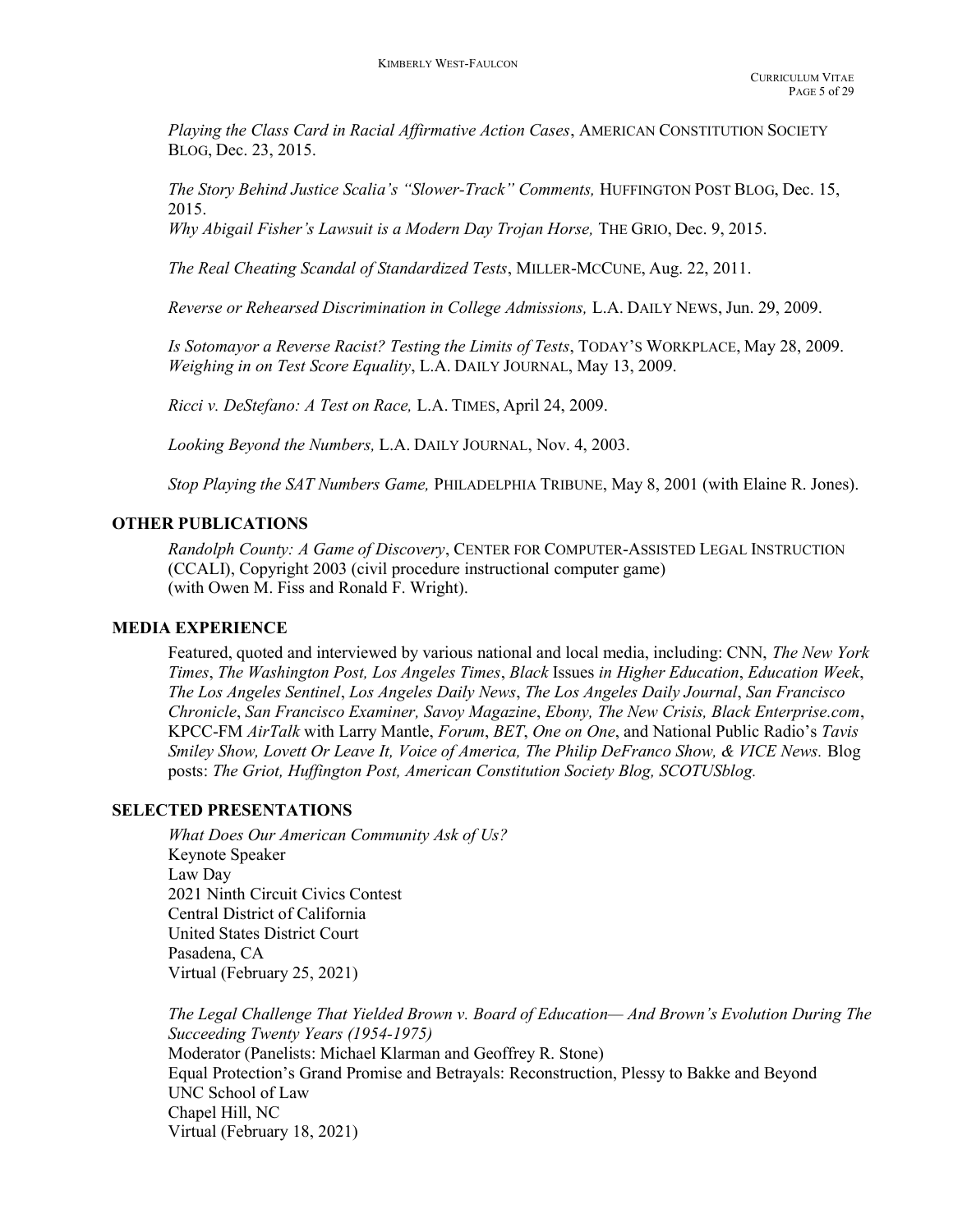A Lovely Discussion of Loving v. Virginia Keynote Speaker Black Law Students Association & Office of Student Affairs Loyola Law School Los Angeles, CA Virtual (February 16, 2021)

Inauguration 2021: Witnessing History Significance of Kamala Harris Taking Oath of Office Panelist Loyola Law School Los Angeles, CA Virtual (January 20, 2021)

 "We the People" As Protectors of Our Constitutional Democracy Solo Teach-In Live Presentation Loyola Marymount University Los Angeles, CA Virtual (January 20, 2021)

U.S. Presidential Inauguration Day Teach-In Panel Speaker, Inauguration Viewing Event Loyola Marymount University Los Angeles, CA Virtual (January 20, 2021)

 A Night of Confrontation: Answering Today's Constitutional Questions Panelist (with Erwin Chemerinsky, Noah Feldman, Susan Herman, and Alan Dershowitz) Westside Bar Association Los Angeles, CA Virtual (December 3, 2020)

 Remembering the Legacy of Ruth Bader Ginsburg Panelist Loyola Law School Los Angeles, CA Virtual (September 23, 2020)

 2019-2020 Supreme Court Review Panelist American Constitution Society, Los Angeles and Sacramento Lawyer Chapters & Mexican American Bar Association Virtual (July 29, 2020) https://www.acslaw.org/video/acs-los-angeles-2019-2020-supreme-court-review/

A Marriage of Church and State? Speaker (with Eric Segall) The Hammer Museum Los Angeles, CA Virtual (July 16, 2020) https://hammer.ucla.edu/programs-events/2020/marriage-church-and-state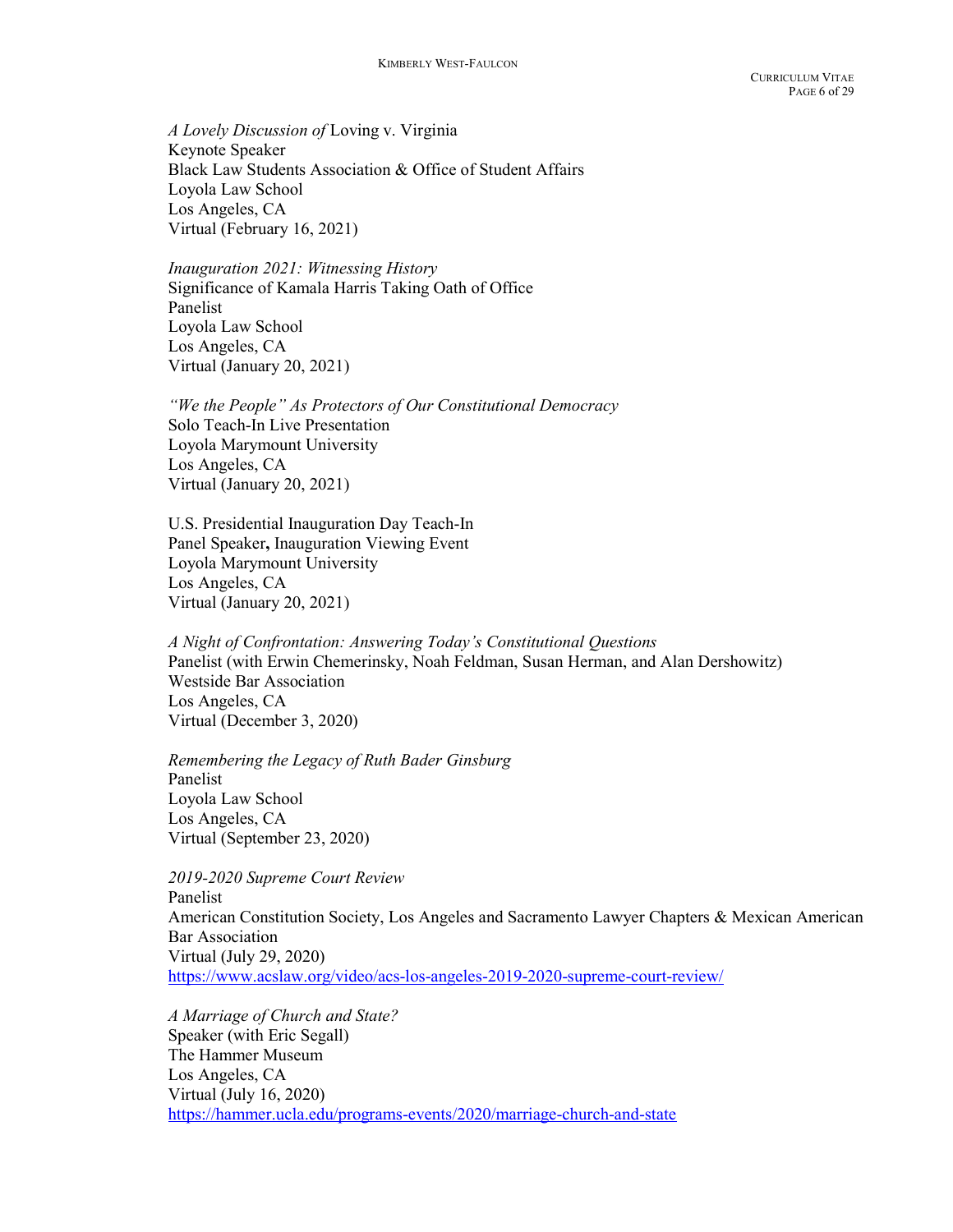The Role of Government During Pandemic Panelist (with Mayor of New Haven Justin Elicker) Constitution Café International Festival of Arts & Ideas New Haven, CT Virtual (June 3, 2020) https://www.artidea.org/event/2020/4173

What's Going on With (Chief Justice) John Roberts? Guest Commentator VICE News Live Stream (July 2, 2020) https://www.youtube.com/watch?v=e\_WzFxDU6go

COVID-19 & The Constitution Panelist Legal Lunch Bites Loyola Law School Los Angeles, CA Virtual (May 27, 2020) https://www.youtube.com/watch?v=fKaMxVCFsb0

Supreme Court Matters: A Discussion of this Term's Landmark Cases Speaker (with Eugene Volokh) The Athenaeum Claremont McKenna College Claremont, CA (Original Date: March 31, 2020) EVENT CANCELED DUE TO COVID-19

What the Constitution Means to Us

Mark Taper On-Stage Post-Feb. 27<sup>th</sup> Performance of *What the Constitution Means to Me* Panel Panelist (with Cast & Southern California ACLU Executive Director Hector Villagra) Los Angeles Magazine Mark Taper Forum Los Angeles, CA (February 27, 2020)

The Empirical Challenges Panelist/Moderator Bridging the Gap Between Litigation Strategy and Research Co-Facilitator Identifying and Dismantling Racial Obstacles to Educational Access African American Policy Forum UCLA School of Law Los Angeles, CA (February 21, 2020)

Using Title IX to Fight Discrimination Against Transgender Students Panelist Exploring Critical Topics in Sports and Entertainment 2020 Entertainment Law Review Symposium Loyola Law School Los Angeles, CA (February 2, 2020)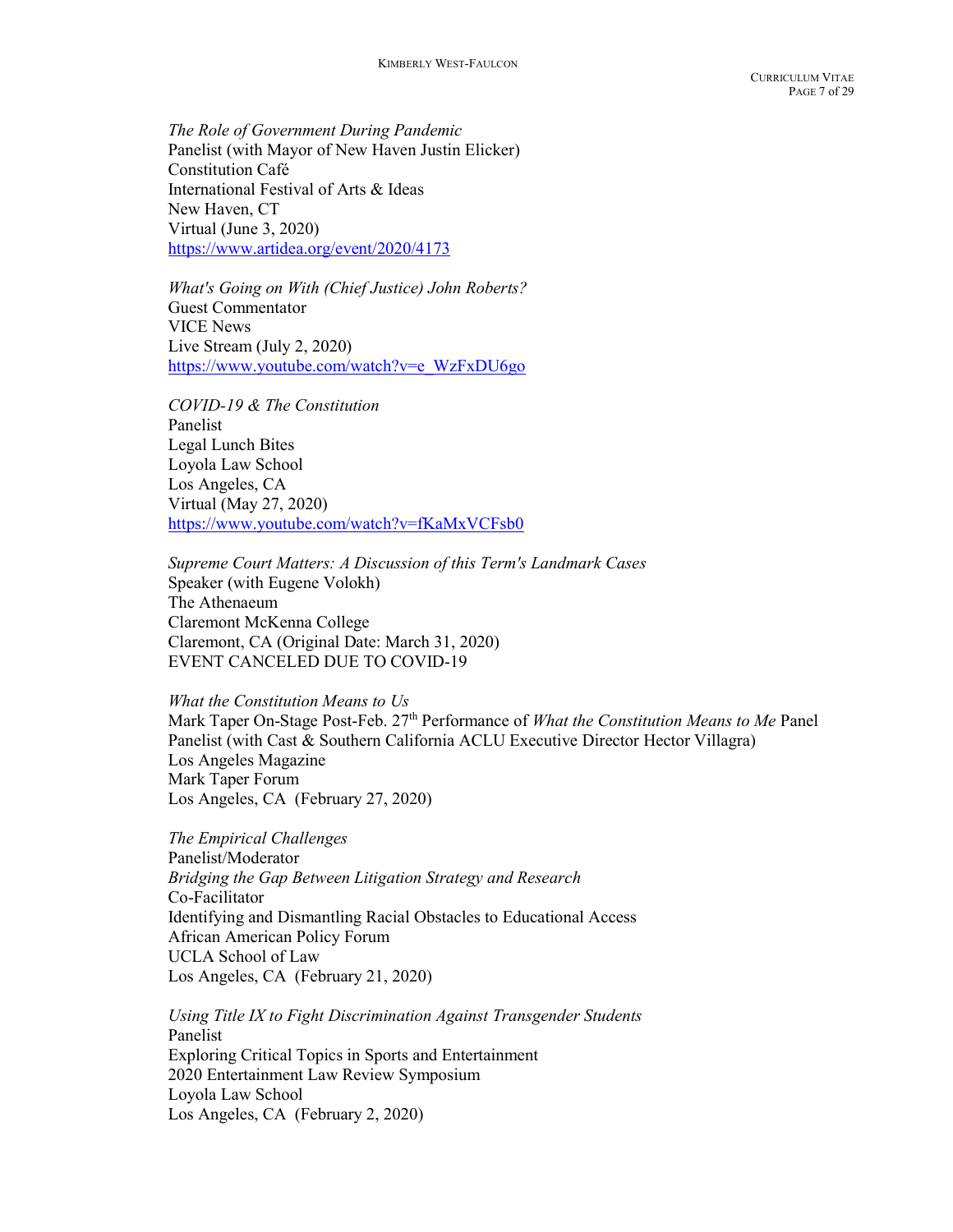Community Conversation: What the Constitution Means to Me? Panelist Center Theatre Group (Mark Taper Forum) Los Angeles, CA (January 31, 2020)

Article II: The Executive Branch Keynote Speaker Constitution Happy Hour The Hammer Museum Los Angeles, CA (November 1, 2020) https://www.youtube.com/watch?v=tNiinMM1Qrs

#NotYourWedge: Building an Education Equity Agenda for Students of Color Panelist LDF Civil Rights Training Institute (Airlie) Potomac, MD (October 19, 2019)

Supreme Court Preview Panelist (with Rick Hasen, Jennifer Chacon, & Derek Muller) The Hammer Museum Los Angeles, CA (September 19, 2019) https://hammer.ucla.edu/programs-events/2019/09/supreme-court-preview

Constitutional Law Workshop: Equality, Equity and Adequacy in Education, Critiquing Federal and State Definitions Panelist Southeastern Association of Law Schools (SEALS) Boca Raton, FL (July 28, 2019)

Supreme Court Review Panelist American Constitution Society, Los Angeles Chapter Mexican Bar Association Los Angeles, CA (July 17, 2019)

The "Big" Lies that "Whiten" Discrimination Opening Plenary Panelist Promoting Affirmative Action in Higher Education: Legal Strategy Session Columbia Law School's Center for Intersectionality and Policy Studies & African American Policy Forum Columbia Law School New York, NY (May 9, 2019)

The Establishment Clause & American Legion v. American Humanist Assoc. Speaker Supreme Court Docket Update LLS ACLU Loyola Law School Los Angeles, CA (April 10, 2019)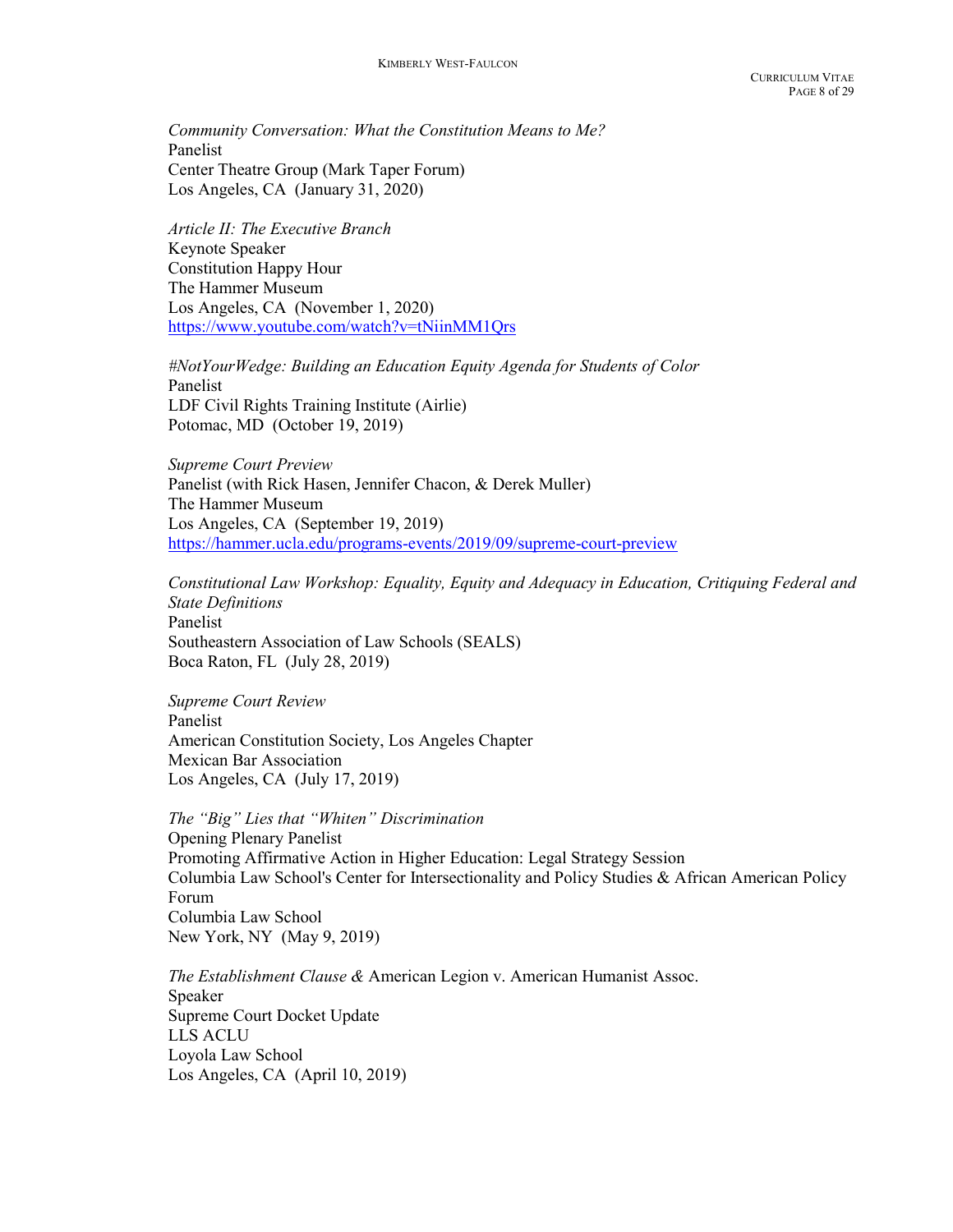The State of Affirmative Action: Jurisprudence and Strategies Moving Forward Panelist Liberation Lawyering Conference UCLA National Lawyers Guild, UCLA Black Law Students Association, UCLA South Asian Law Students Association UCLA Law School Los Angeles, CA (March 2, 2019)

Why Congress Holds the Cards on Constitutionality of Trump's Emergency Declaration Speaker Trump National Emergency and the Wall Event Loyola Law School Los Angeles, CA (February 19, 2019)

Originalism and Non-Originalism: Beyond the Myths Panel Speaker Constitutional Interpretation Panel Event Department of Political Science Azusa Pacific University Azusa, CA (September 18, 2018)

From Kennedy to Kavanaugh: What it Means for Our Rights? Panelist Summer Civil Rights Litigation Spotlight LLS ACLU Loyola Law School Los Angeles, CA (October 1, 2018)

150 and Beyond: Debating the 14th Amendment Panelist We the People: 150th Anniversary of the 14th Amendment Conference National Constitution Center Philadelphia, PA (April 23, 2018)

Impact of Presumptions of Black Intellectual Inferiority Presenter Trumping Our Rights Symposium National Black Law Journal UCLA School of Law Los Angeles, CA (March 16, 2018)

Supreme Court Review and Preview Speaker Wm. Matthew Byrne, Jr. Judicial Clerkship Institute Pepperdine School of Law Los Angeles, CA (March 16, 2018)

Disparate Impact Deception Speaker Law, Politics, and Identity Workshop Duke School of Law Durham, NC (March 7, 2018)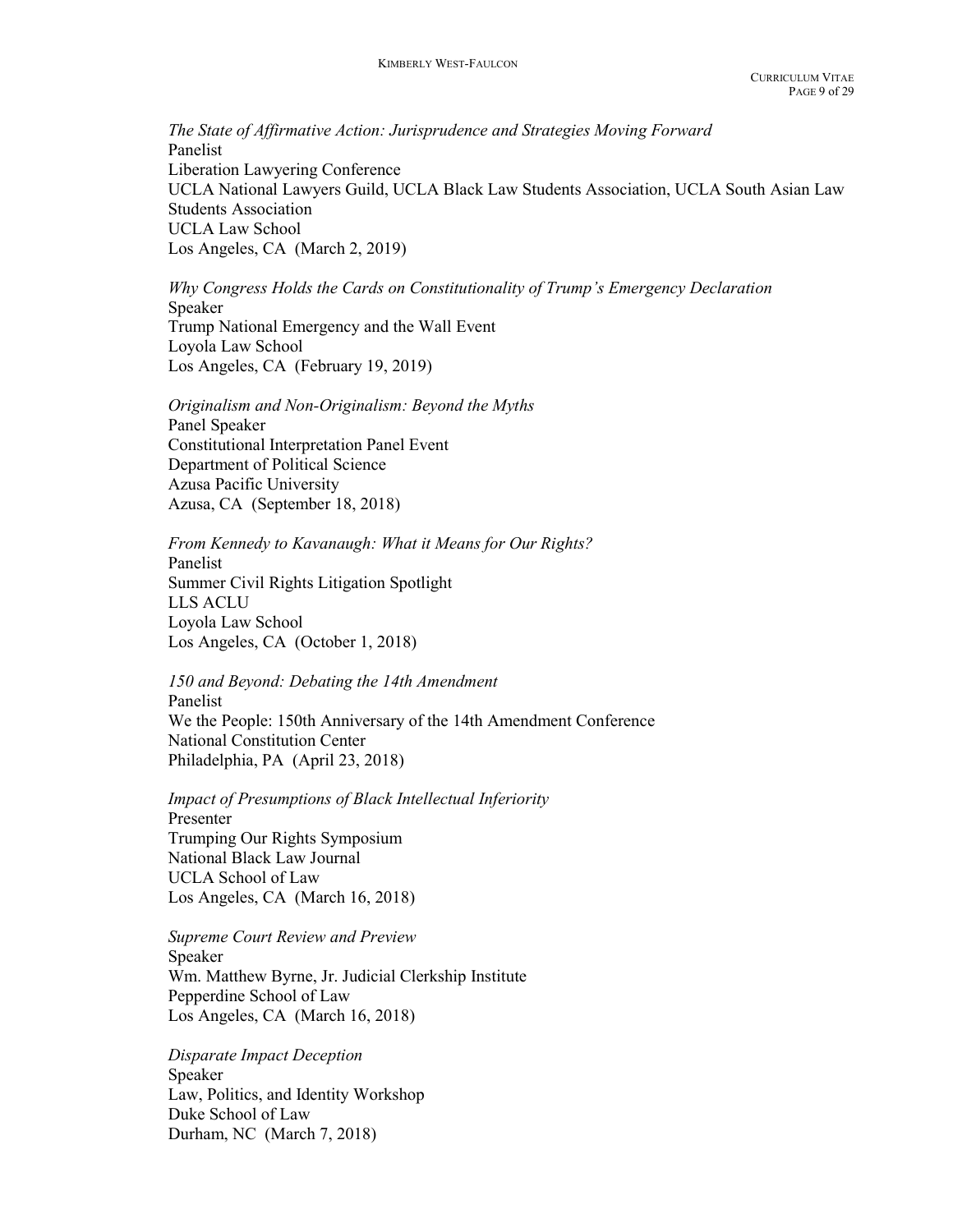14th Amendment: What the Equal Protection Clause Means to Students Keynote Speaker (with Terrence Roberts, one of the "Little Rock Nine") Law Day 2018 Ninth Circuit Civics Contest Central District of California United States District Court Pasadena, CA (March 2, 2018)

Racial Justice Reform after Obama: Reconsidering Goals and Means Presenter University of Virginia School of Law Charlottesville, VA (June 6, 2017)

 Taking Public Interest Work into the Academy Commentator Skadden Fellows Southern California Reunion Symposium Skadden Fellowship Foundation Los Angeles, CA (April 21, 2017)

Trans Students' Rights: GG v. Gloucester County Speaker **OutLaw** Loyola Law School Los Angeles, CA (March 29, 2017)

Affirmative Action Jurisprudence: Reversing Equal Protection Speaker Constitutional Law & Challenges in Today's Environment SCALL Institute San Diego, CA (February 3, 2017)

Debrief Event: Trump Travel Ban Executive Order Panelist ACLU & South Asian Law Student Association Loyola Marymount University Los Angeles, CA (February 6, 2017)

We Are Not Saved by the Constitution U.S. Presidential Inauguration Day Teach-In Live Webcast Speaker Loyola Marymount University Los Angeles, CA (January 20, 2017)

 Race, Racism and American Law: Re-visioning for the 21st Century Presenter UCLA School of Law Los Angeles, CA (September 23, 2016)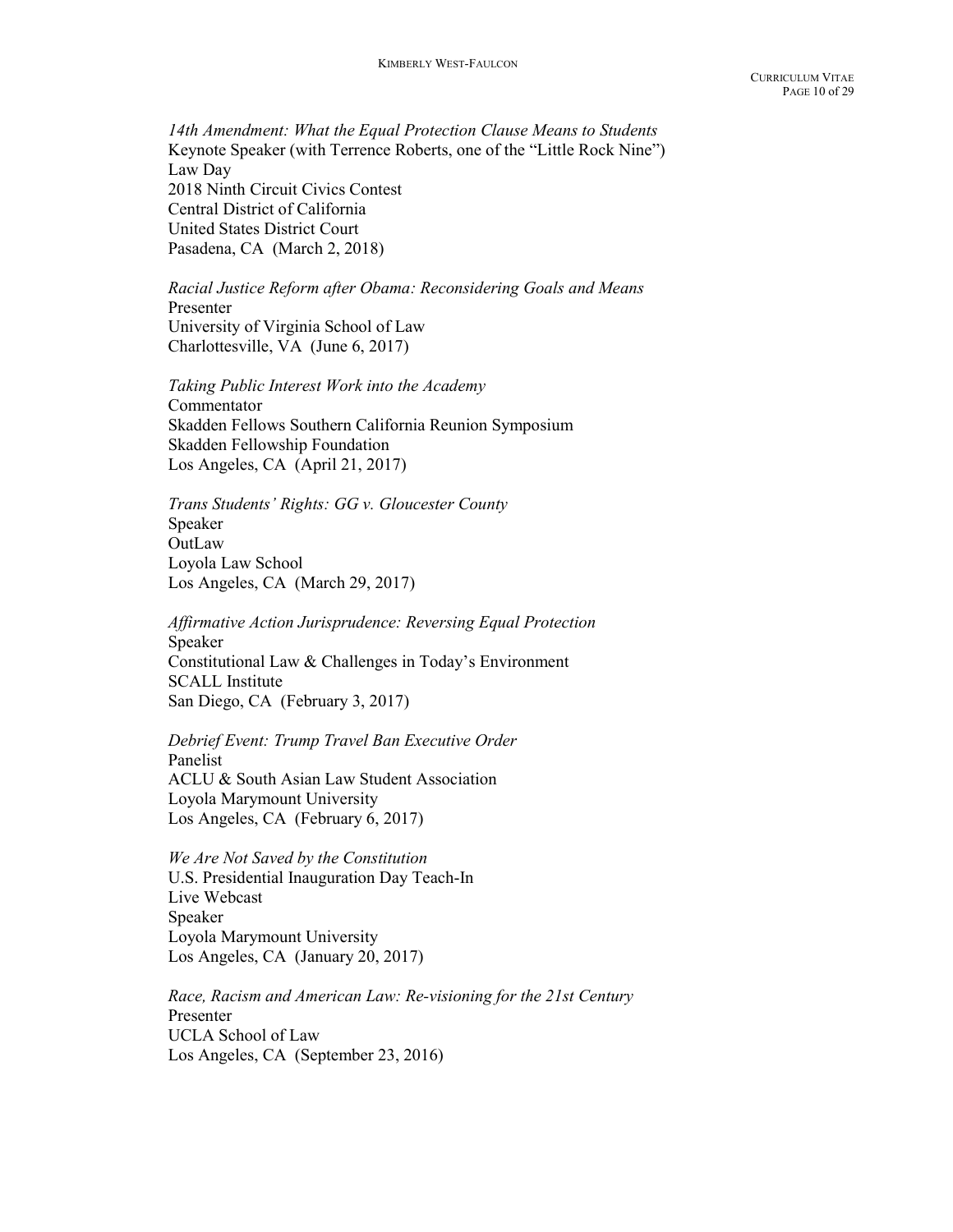Supreme Court Review: The Constitution at a Crossroads Panelist American Constitution Society USC Gould School of Law Los Angeles, CA (September 19, 2016)

 Considering the Why, What and How of a US Education Amendment Panelist Southeastern Association of Law Schools (SEALS) Amelia Island, FL (August 8, 2016)

Supreme Court Review Panelist American Constitution Society Loyola Law School Los Angeles, CA (April 6, 2016)

Remembering the 13th Amendment Event

Panelist Stereotype Awareness Coalition, American Constitutional Society, Black Law Student Association, La Raza, Employment Law Student Association Pico Union Project Loyola Law School Los Angeles, CA (January 15, 2016)

More Intelligent Understandings of Intelligence Keynote Posse Foundation New York, NY (January 13, 2016)

Rethinking Merit in the Selective Admissions Process Panelist Symposium on Higher Education Access UC Irvine School of Law Irvine, CA (September 25, 2015)

Countering Colorblindness Across the Disciplines Presenter African American Policy Form Center for Advanced Study in Behavioral Sciences at Stanford University University of Oregon Eugene, OR (June 3, 2015)

Post-Fisher Litigation Challenges Panelist Fisher v. UT: Study on Race and Ethnicity in Admissions Workshop UCLA School of Law Los Angeles, CA (March 19, 2015)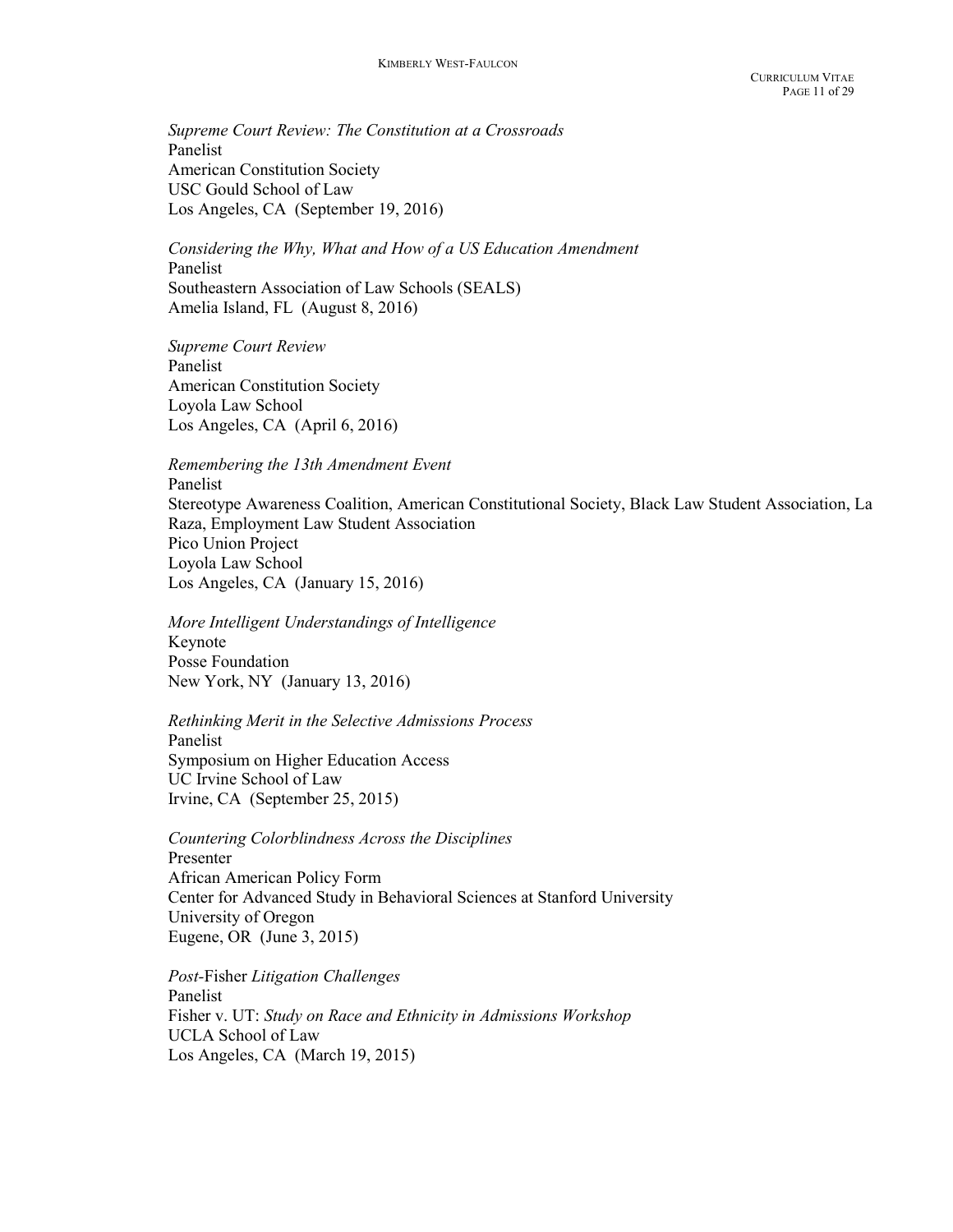Hiring for Diversity in the Context of Recent Supreme Court Decisions Panelist Annual Meeting of the American Academy of Religion San Diego, CA (November 23, 2014)

Law School 101 Panelist La Raza de Loyola Law School Admissions Workshop Los Angeles, CA (October 25, 2014)

Bakke to Bollinger, Quotas to Affirmative Action, Diversity to Sponsorship Panelist Langston Law Institute Los Angeles, CA (September 13, 2014)

Inequity in Education 60 Years after Brown Panelist American Constitution Society San Diego Lawyer Chapter San Diego, CA (May 31, 2014)

Impact Litigation Panelist PILF Speaker Series Public Interest Law Foundation Loyola Law School Los Angeles, CA (February 11, 2014)

Understanding the Supreme Court's Affirmative Action Jurisprudence Panelist Black Law Students Association Loyola Law School Los Angeles, CA (November 13, 2013)

Pledging Work (Not Faith) in Our Constitution: Deeds of Dissent Keynote Address Constitution Day Loyola Marymount University Los Angeles, CA (September 17, 2013)

Roundtable on Law and Race Higher Education Commentator Stanford Law School Palo Alto, CA (April 27, 2013)

Fisher v. UT Austin: Impact on the APA Community Panelist Asian Pacific American Law Students Association UC Irvine School of Law Irvine, CA (November 7, 2012)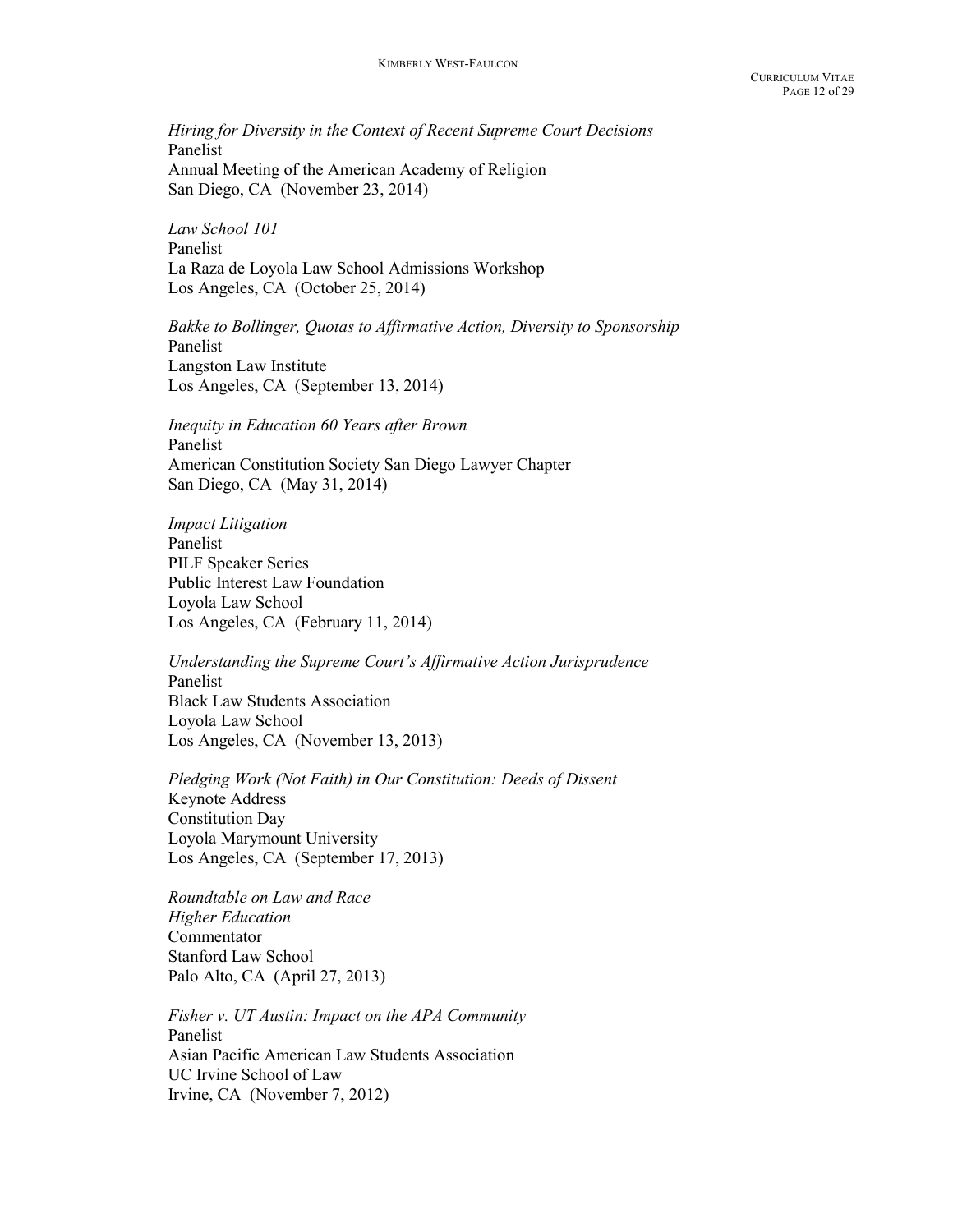Fisher v. UT Austin Guest Speaker American Constitution Society, Black Law Students Association, La Raza Loyola Law School Los Angeles, CA (October 30, 2012)

 Race, Class, and Civil Rights Concerns in Transportation Policy Panelist Southeastern Association of Law Schools (SEALS) Amelia Island, FL (August 4, 2012)

From Ricci to Fisher: Navigating Affirmative Action in the Age of Colorblind Determinism 8<sup>th</sup> Annual Social Justice Writers Workshop Presenter African American Policy Forum Negril, Jamaica (July 17, 2012)

 Impact of Public Interest Work on Law Teaching Panelist Skadden Fellows Southern California Reunion Symposium Skadden Fellowship Foundation Los Angeles, CA (June 22, 2012)

 Civil Rights Law **Instructor** Journalist Law School Loyola Law School Los Angeles, CA (May 31, 2012)

Shultz-Zedeck Effective Lawyering Conference Admissions Working Group Invited Member UC Berkeley School of Law Berkeley, CA (March 2-3, 2012)

Disparate Impact Mischief Workshop Presenter Cardozo Law Faculty Workshop Cardozo School of Law New York, NY (February 27, 2012)

The Barber of Birmingham: A Foot Solider in the Civil Rights Movement Film Discussion Moderator & Commentator Simon Wiesenthal Center Museum of Tolerance Los Angeles, CA (January 15, 2012)

 Roundtable on Intersection of Critical Race Theory and Employment Panelist Sixth Annual Labor and Employment Law Colloquium Southwestern Law School, Loyola Law School, and UCLA's Downtown Labor Center Los Angeles, CA (September 16, 2011)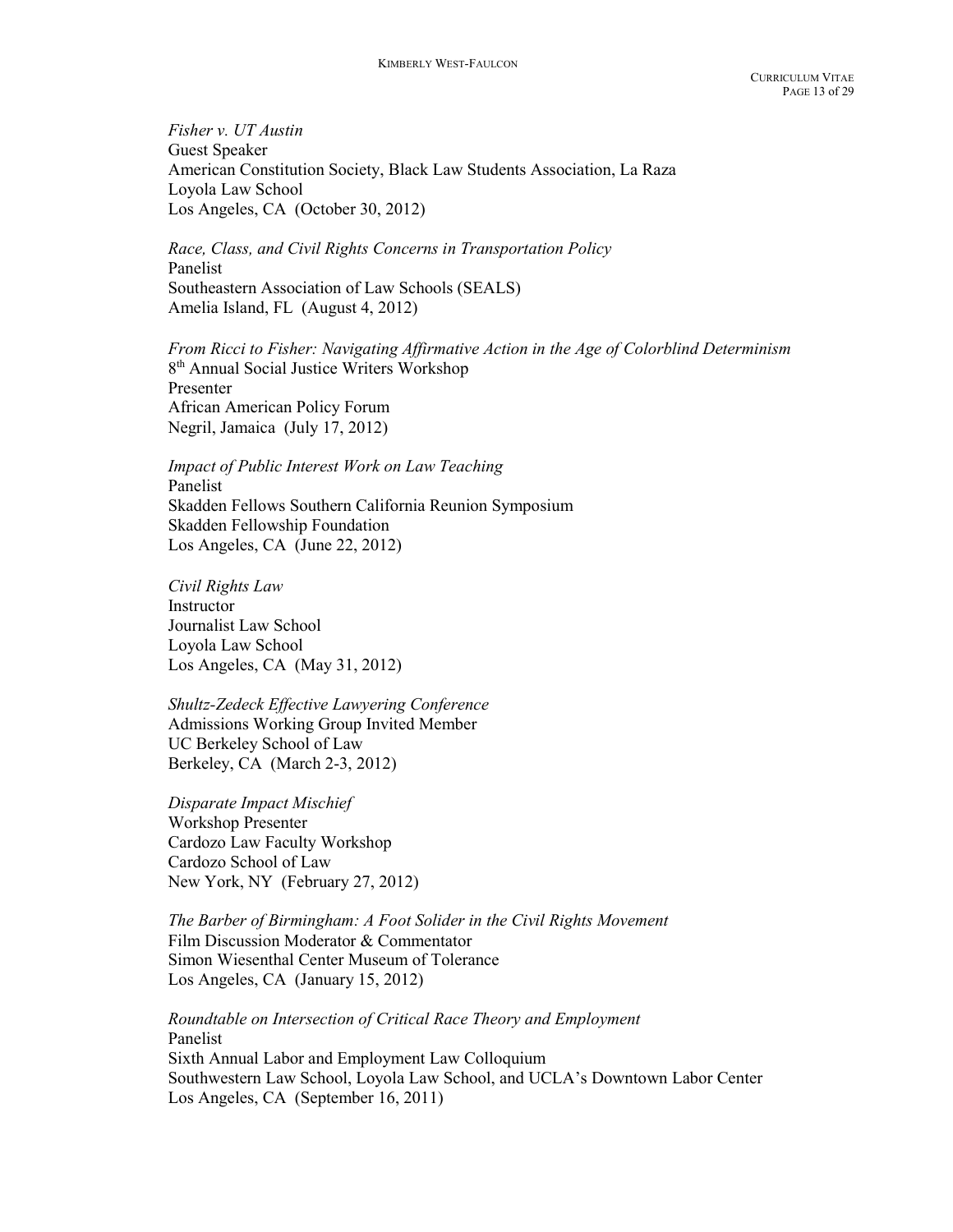Civil Rights and the K through 12 Education Reform Agenda Panelist Curricular Development Workshop Southeastern Association of Law Schools (SEALS) Hilton Head, SC (July 26, 2011)

Civil Rights Law **Instructor** Journalist Law School Loyola Law School Los Angeles, CA (June 16, 2011)

More Intelligent Design: Testing Measures of Merit Colloquium Speaker Re-envisioning Law Colloquium University of Houston Law Center Houston, TX (March 3, 2011)

More Intelligent Design: Testing Measures of Merit Workshop Presenter Vanderbilt Law School Faculty Workshop Vanderbilt Law School Nashville, TN (March 2, 2011)

More Intelligent Design: Testing Measures of Merit Workshop Presenter UNC School of Law Faculty Workshop UNC School of Law Chapel Hill, NC (February 21, 2011)

 Beyond the Movies: What is Really Happening in Public Schools Moderator St. Thomas More Law Honor Society Speaker Series Loyola Law School Los Angeles, CA (February 17, 2011)

 Teaching in a Transformative Era: The Law School of the Future Panelist Law School Admissions and Exclusion Society of American Law Teachers Honolulu, HI (December 11, 2010)

Twenty Years After the 1991 Civil Rights Act: What Does the Future Hold? Symposium Speaker Wake Forest Law Review Wake Forest University Law School Winston-Salem, NC (November 5, 2010)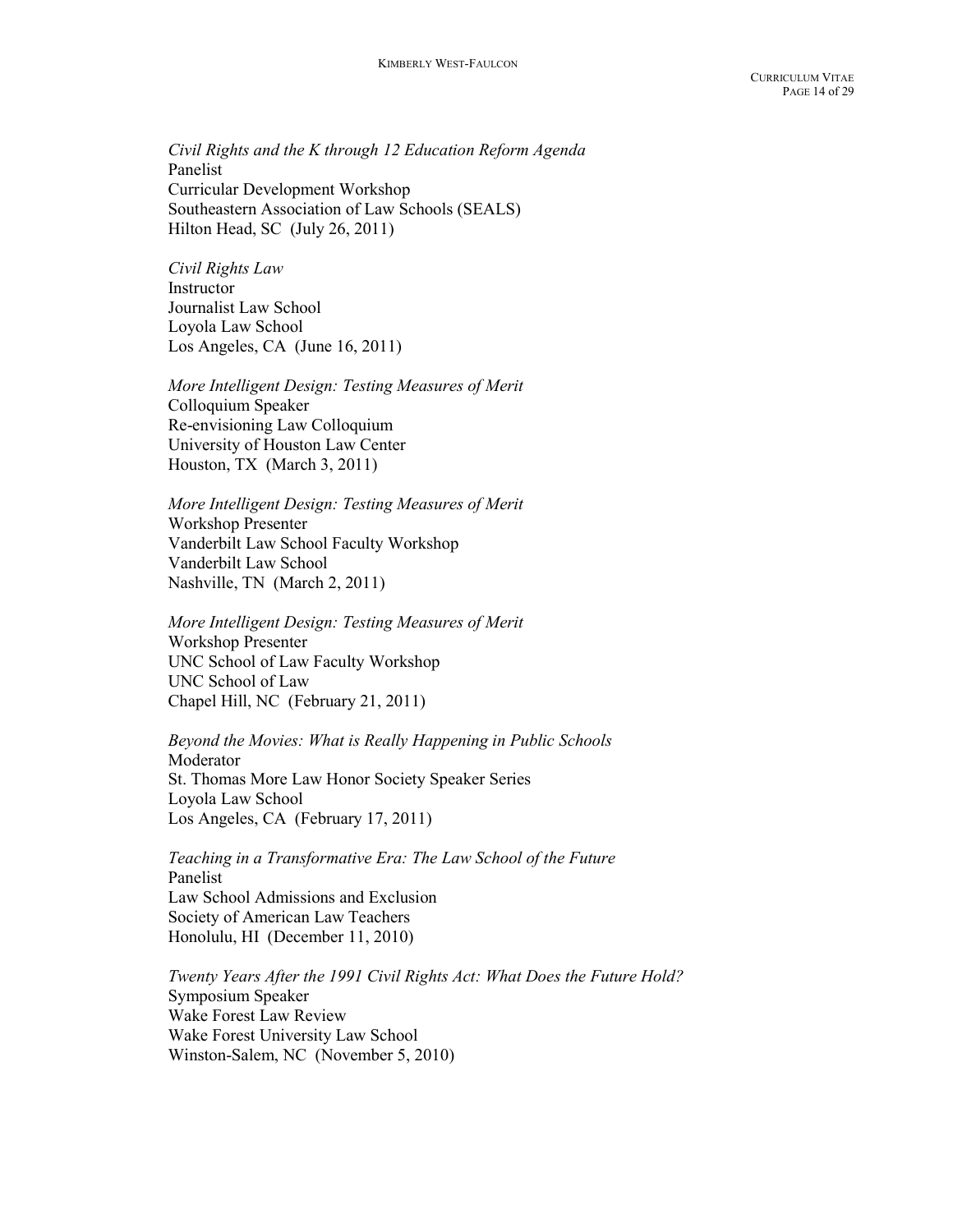Where Are We Now After Ricci v. DeStefano Panelist Labor & Employment Law Workshop Southeastern Association of Law Schools Palm Beach, FL (August 4, 2010)

Civil Rights Implications of High Stakes Testing Workshop Presenter Journalist Law School Loyola Law School Los Angeles, CA (June 17, 2010)

Interventions: The Possibilities of Law Panelist Workshop on "Post-Racial" Civil Rights Law 2010 Mid-Year Meeting American Association of Law Schools New York, NY (June 10, 2010)

Black Los Angeles: American Dreams and Racial Realities Symposium Moderator Bunche Center for African American Studies University of California Los Angeles (UCLA) Los Angeles, CA (May 25, 2010)

High Stakes Testing: The Erik V. v. Causby Litigation Guest Lecturer Doctoral Course: Legal and Policy Issues in Education Doctoral Program in Educational Leadership for Social Justice School of Education Loyola Marymount University Los Angeles, CA (March 22, 2010)

Civil Rights Speaker Black History Month Panel Black Law Students Association Pepperdine Law School Malibu, CA (February 25, 2010)

Lessons From Little Rock Keynote Speaker (with Terrence Roberts, one of the "Little Rock Nine") Simon Wiesenthal Center Museum of Tolerance Los Angeles, CA (February 1, 2010)

Reading Ricci: The New Haven Firefighters' Case Panelist Hot Topics Panel 2010 American Association of Law Schools Annual Meeting New Orleans, LA (January 8, 2010)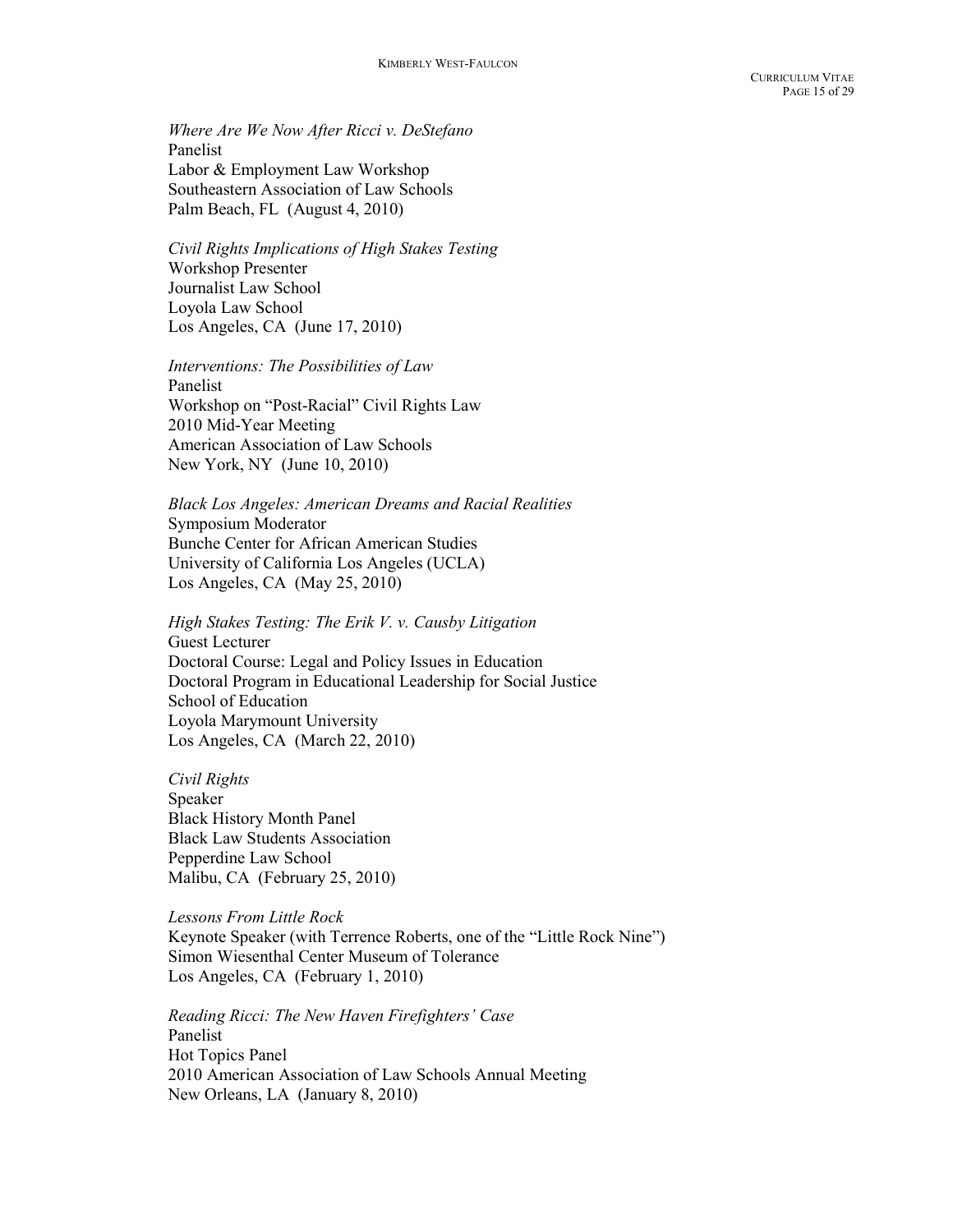Law and Limits of Testing: Ricci v. DeStefano Speaker Medical Education Program Encino-Tarzana Regional Medical Center Hospital Tarzana, CA (July 27, 2009)

Employing Tests: Situating Ricci v. DeStefano in the Current Discourse on Race and Testing Workshop Presenter Journalist Law School Loyola Law School Los Angeles, CA (June 18, 2009)

Intelligence, Testing and the Law Workshop Presenter Colorblind Disciplining of Race-Conscious Work: Critical Interventions Across the Academy Center for Advanced Study in the Behavioral Sciences (CASBS) Stanford University Palo Alto, CA (June 2, 2009)

Reaching Forward: A Discussion between Academics and Advocacy Organizations Panelist Speaker Fred T. Korematsu Center for Law and Equality Seattle University School of Law Seattle, WA (April 18, 2009)

 Obama's Education Reform Agenda and No Child Left Behind Speaker Forum on National Education Reform Thomas Jefferson School of Law San Diego, CA (April 1, 2009)

More Intelligent Design Panelist Race in Colorblind Spaces Third Annual Critical Race Studies Symposium UCLA School of Law Los Angeles, CA (March 7, 2009)

Employing Tests: Practical Value vs. Psychometric Validity in Ricci v. DeStefano Panelist Civil Rights and the Roberts Court American Constitution Society UCLA School of Law Los Angeles, CA (February 25, 2009)

The River Runs Dry: When Title VI Trumps State Anti-Affirmative Action Laws Workshop Presenter UCLA School of Law Faculty Colloquium UCLA School of Law Los Angeles, CA (October 10, 2008)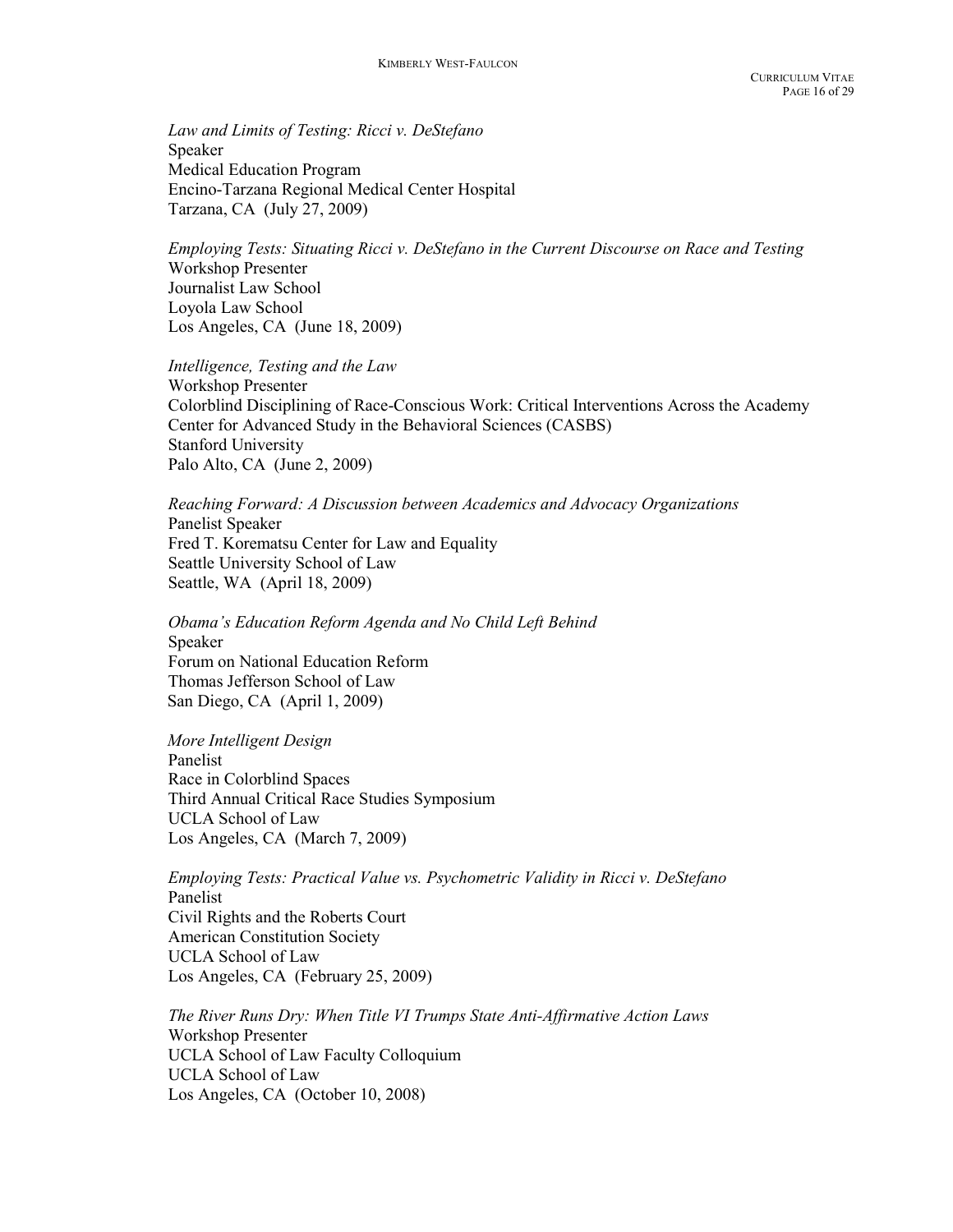The River Runs Dry: When Title VI Trumps State Anti-Affirmative Action Laws Workshop Presenter Loyola Law School Faculty Workshop Loyola Law School Los Angeles, CA (September 18, 2008)

France's Statistical Color-Blindness in Question: Statistical Analysis as Proof of Racial "Effect" Discrimination Workshop Presenter Perspectives on Anti-Discrimination and Affirmative Action Policies in the United States and France Center d'Etudes et de Recherches Internationales Paris, France (May 20, 2008)

The River Runs Dry: When Title VI Trumps State Anti-Affirmative Action Laws Workshop Presenter Conference of Asian Pacific American Law Faculty (CAPALF) and Western Law Teachers of Color Conference University of Denver Sturm College of Law Denver, CO (April 25, 2008)

 Gender and Racial Diversity in the Legal Profession Speaker American Bar Association Law Loyola Law Student Division Diversity Day Loyola Law School Los Angeles, CA (March 26, 2008)

 Return of a Civil Rights Hero from Little Rock to Los Angeles (with Dr. Terrence Roberts, one of the "Little Rock Nine") Simon Wiesenthal Center Museum of Tolerance Los Angeles, CA (February 18, 2008)

The River Runs Dry: When Title VI Trumps State Anti-Affirmative Action Laws UCLA Critical Race Studies Workshop UCLA School of Law Los Angeles, CA (February 4, 2008)

What Can We Do, Post-Michigan Proposal 2? National Association for College Admission Counseling (NACAC) 63rd National Conference Austin, TX (September 27, 2007)

More Intelligent Design New Scholars Presentation Southeastern Association of Law Schools (SEALS) Amelia Island, FL (August 2, 2007)

From Race Preference to Race Discrimination: Examining the Federal Obligation to Use Race After Proposition 209 Southeast/Southwest People of Color Legal Scholarship Conference Florida A&M University College of Law Orlando, FL (March 17, 2007)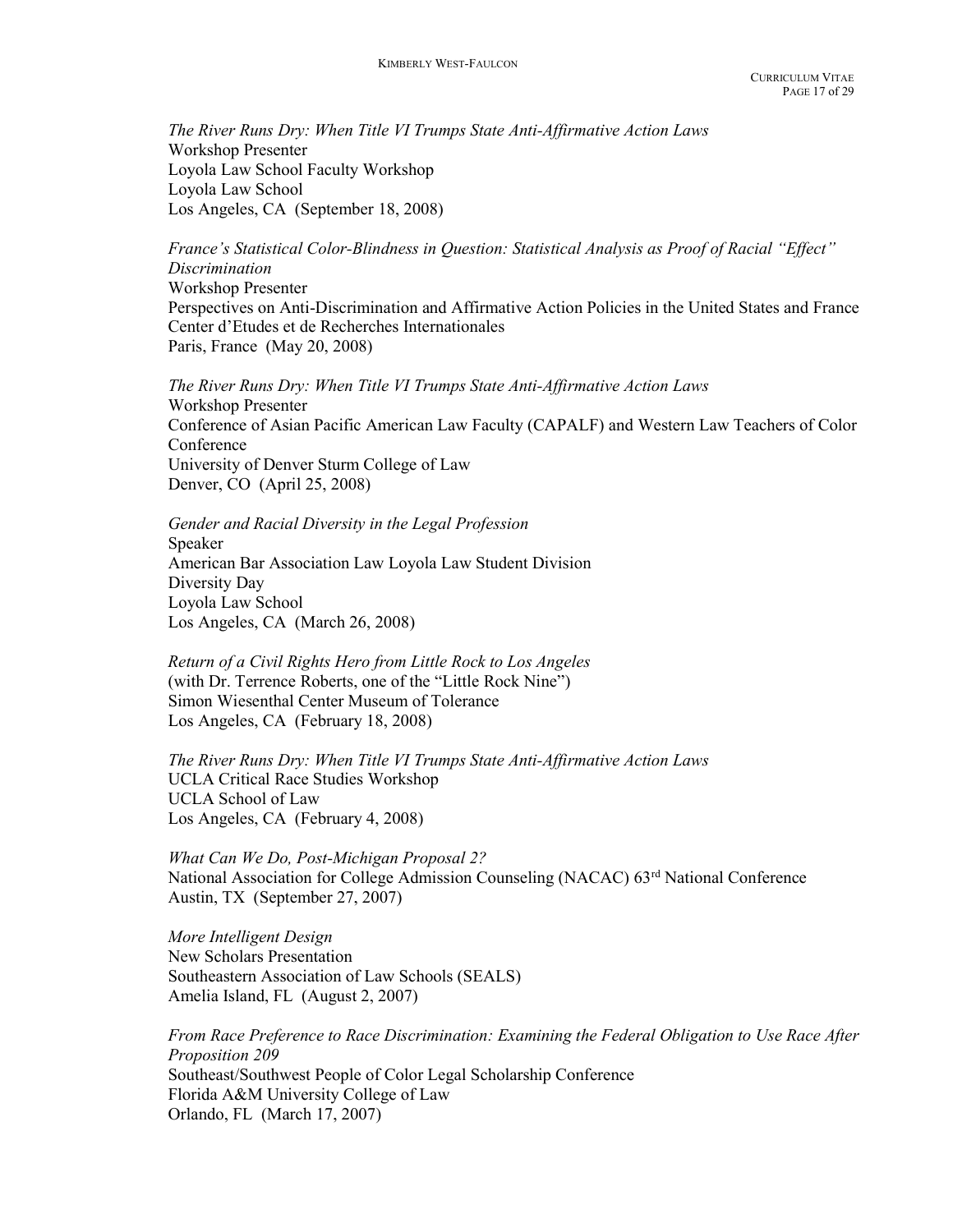From Race Preference to Race Discrimination: Does Proposition 209 Permit Remedial Affirmative Action? Boalt Hall Earl Warren Institute Equal Opportunity in Higher Education: The Past and Future of Proposition 209" Conference UC Berkeley Boalt Hall School of Law Berkeley, CA (October 28, 2006)

Supreme Court Justice (with Dean Ken Starr, Professor Gail Heriot and Professor Cheryl Harris) Meredith v. Jefferson County Board of Education Supreme Court Moot UCLA American Constitution Society UCLA School of Law Los Angeles, CA (October 24, 2006).

 Legal Significance of California Proposition 209 African-American Attorneys in Downtown Firms "Tenth Anniversary of California Proposition 209" Loyola Law School Los Angeles, CA (May 25, 2006)

Multi-Racial Litigation as Civil Rights Strategy in Abercrombie v. Gonzalez Loyola Law School Asian Pacific American Law Students Association (APALSA) Loyola Law School Los Angeles, CA (February 2006)

More Intelligent Design National Black Law Journal 35<sup>th</sup> Anniversary Symposium "Regression Analysis: The Status of African Americans in American Legal Education" UCLA School of Law Los Angeles, CA (November 18, 2005)

Using Castaneda v. UC Regents to Show How Post-Affirmative Action Schools Can Do More UCLA Chicano-Latino Law Review Symposium "Proposition 209: Ten Years Later" UCLA School of Law Los Angeles, CA (November 1, 2005)

Distinguishing Corporate Social Justice as Profit Maximization Center on Corporations, Law & Society at Seattle University School of Law Fourth Annual Conference of the Equal Justice Society "New Strategies for Justice: Linking Corporate Law with Progressive Social Movements" UCLA School of Law Los Angeles, CA (April 9, 2005)

Promoting Equal Opportunity Post-Grutter

African American Policy Forum & The Leadership Conference on Civil Rights "A Strategy Summit on Affirmative Action: Reclaiming the High Ground 50 Years After Brown" Washington, DC (October 14, 2004)

 Reform in the Los Angeles Police Department: Where do we go from here? Keynote Address The Urban Issues Breakfast Forum of Greater Los Angeles Los Angeles, CA (July 2004)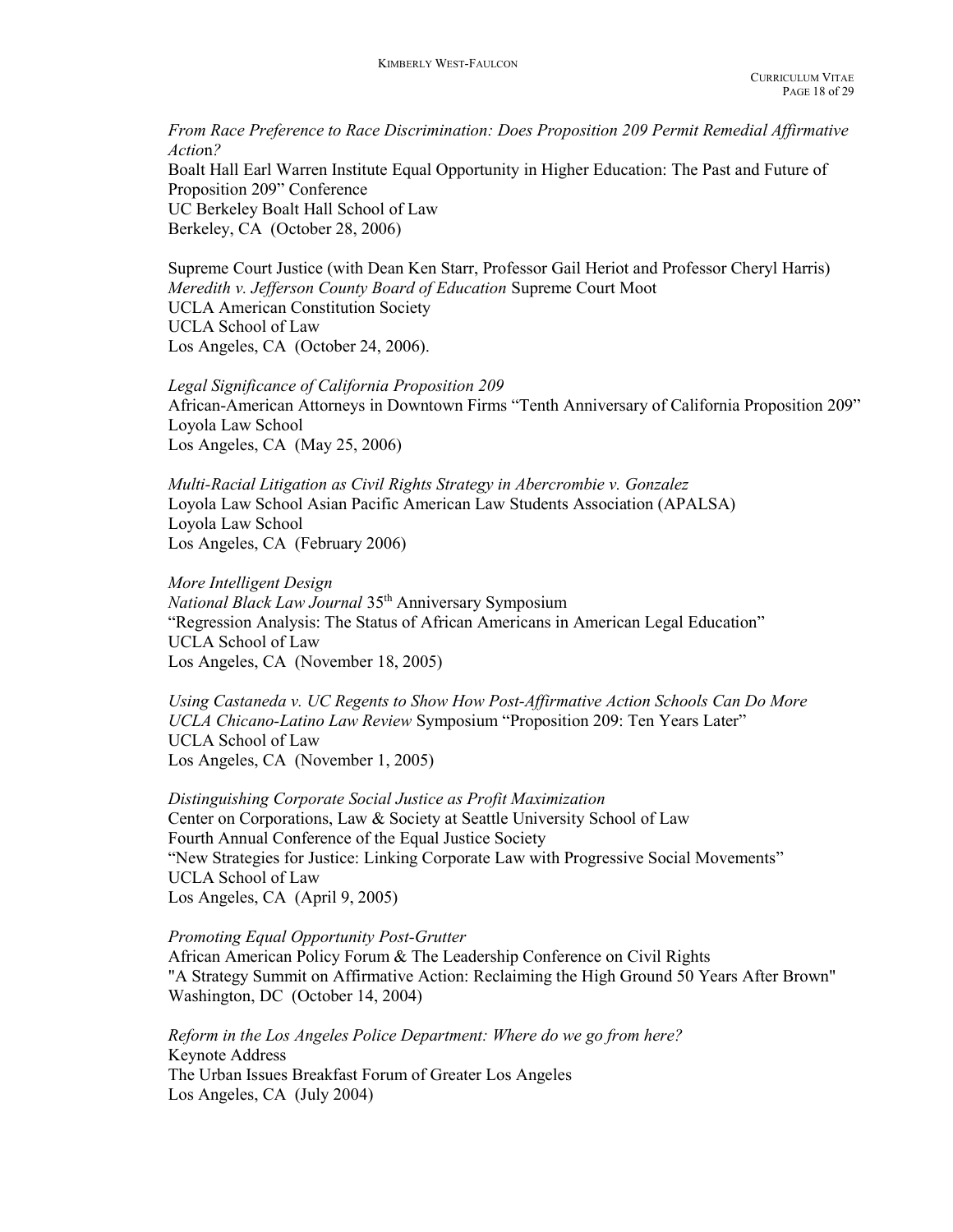Nuts and Bolts of Federal Civil Rights Litigation as Applied to Poverty Law Practice National Legal Aid & Defender Association Substantive Law Conference University of California at Los Angeles Los Angeles, CA (July 2004)

Case-study of Castaneda v. UC Regents Guest Lecturer Stanford Law School Racial Justice Advocacy Seminar (taught by Michelle Alexander) Stanford Law School Palo Alto, CA (April 2004)

Meeting the Challenges to Economic Opportunity and Diversity Greenlining Institute Economic Development Summit Los Angeles, CA (April 2004)

Reporting on the  $50<sup>th</sup>$  Anniversary of Brown v. Board of Education Annual National Meeting of the Education Writers Association Los Angeles, CA (April 2004)

The Merits of Testing as Understood by the U.S. Supreme Court Guest Lecturer Race Conscious Remedies (taught by Professor Kimberlé Crenshaw) Joint Columbia Law and UCLA Law Seminar UCLA School of Law Los Angeles, CA (February 2004)

Understanding Test Score Misuse in College Admissions and Scholarship Awards National Association for College Admission Counseling (NACAC) 59th National Conference Long Beach, CA (October 2003)

Affirmative Action in the New Millennium (with Lani Guinier, Connie Rice and Eva Paterson) Just the Beginning Foundation and the California Law Community Consortium San Francisco, CA (September 2000)

 Maintaining Diversity After I-200 Presentation to Regents of the University of Washington University of Washington Seattle, WA (May 19, 1999)

Social Activism and Legal Representation of Underserved Communities California State University Long Beach and The City University of New York Long Beach, CA (November 1998)

Legal Theories to Address Misuse of Tests and Other Classifying Devices Lawyers' Committee for Civil Rights Conference "Challenging Education Discrimination" Atlanta, GA (September 1997)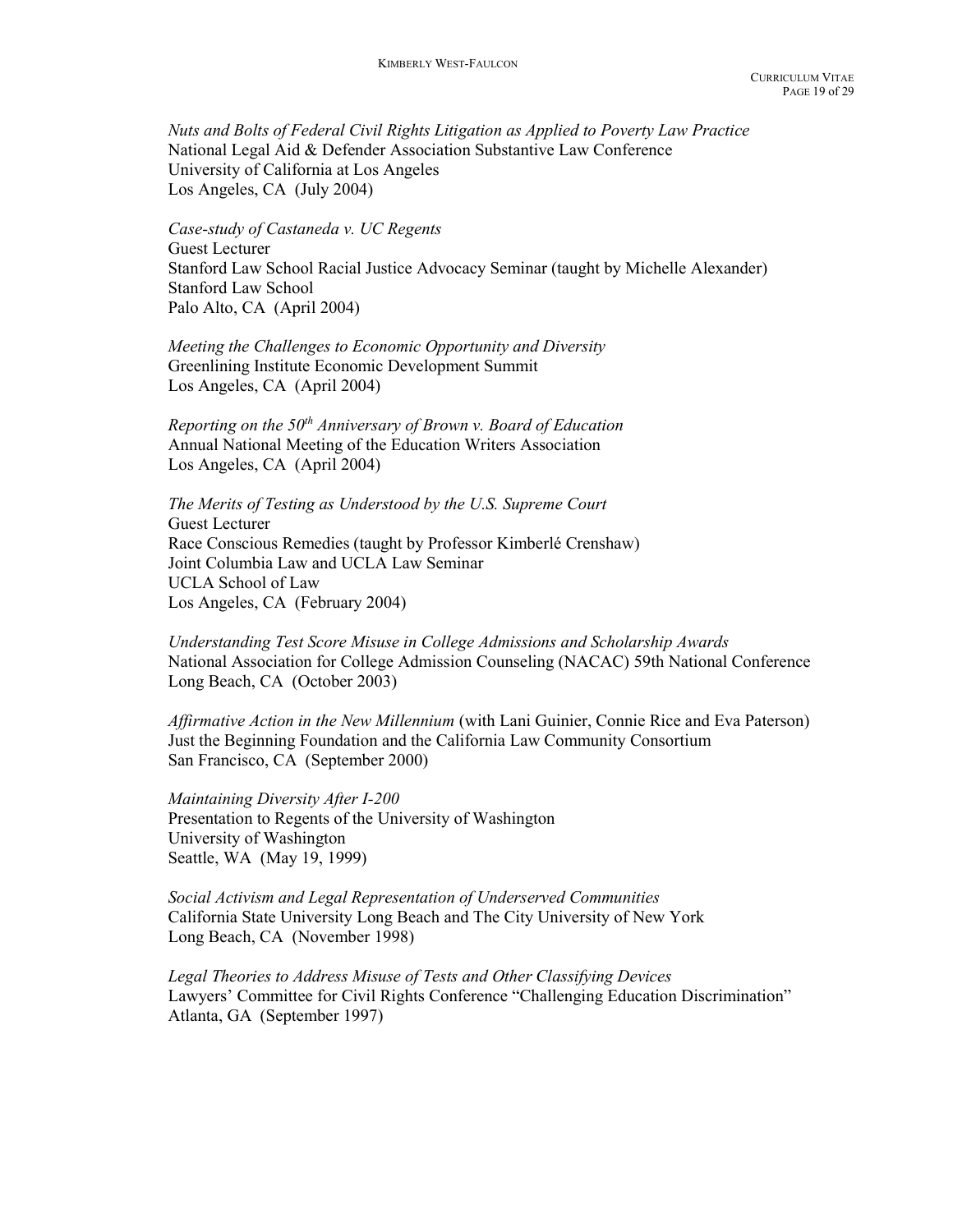#### REPRESENTATIVE MEDIA INTERVIEWS, QUOTES & FEATURES

"What Supreme Court's jettisoning of precedent may mean for future" (quoted) The Christian Science Monitor May 20, 2021

"Combatting AAPI Hate" (article quoted) The Regulatory Review Saturday Seminar/Rights May 8, 2021

"California's Su Rises in Biden Labor Chief Race as Unions Split" (quoted) Bloomberg Law Nov. 24, 2020

"Appeals court rules Harvard does not discriminate against Asian-American applicants" (quoted) The Daily Free Press November 16, 2020

"How will a new U.S. Supreme Court Justice affect our nation's politics?" (panel interview show with Professor Bertrall Ross) CSUN On Point November 8, 2020 "Supreme Court: Would Trump pick inevitably mean a sharp right turn" (quoted) The Christian Science Monitor September 24, 2020

"The Passing of Ruth Bader Ginsburg" (interview) All Things Considered with Nick Roman September 18, 2020

"Biden v. Trump: Judicial Nominations and the Impact on the Courts" (feature interview) NPR Airtalk hosted by Larry Mantle 89.3 KPCC September 8, 2020

"'Law School 101': How Supreme Court ended its term" (quoted) The Christian Science Monitor July 10, 2020

"Are L.G.B.T. employees at Catholic institutions protected by the new SCOTUS ruling?" (quoted) America June 19, 2020

"GOP Senate sits on broad gay rights bill as high court bans LGBTQ job bias'" (quoted) San Francisco Chronicle June 15, 2020

"'Messy' Powers Question Intentional" (presentation described) New Haven Independent June 4, 2020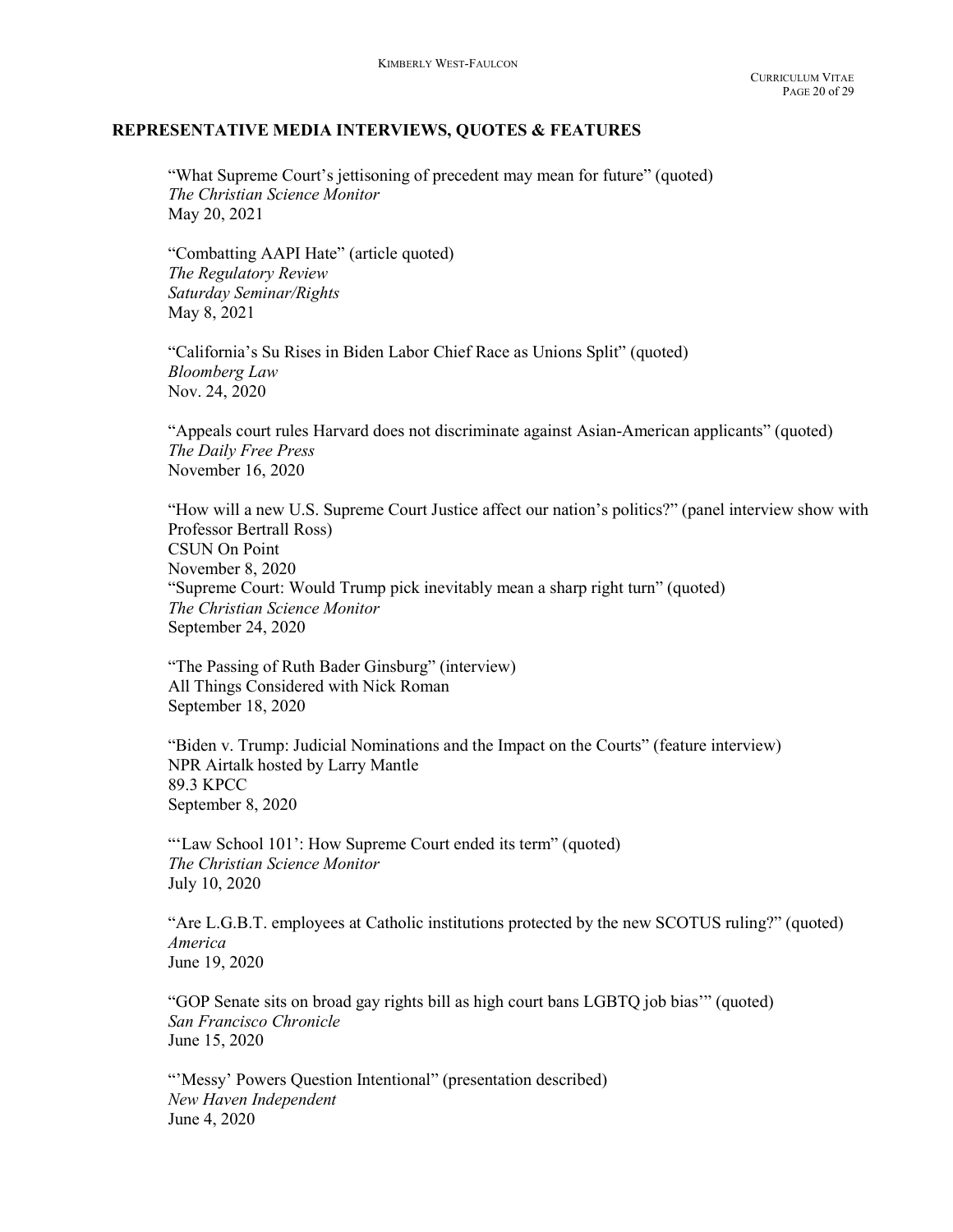"PBS NewsHour and Politico host final Democratic debate of 2019" (quoted) Los Angeles Sentinel December 26, 2019

"Fired for being gay? LGBTQ rights return to Supreme Court" (quoted) The Christian Science Monitor October 8, 2019

"Supreme Court conservatives poised to make their mark in new term" (quoted) The Christian Science Monitor October 7, 2019

"Harvard Discrimination Case and Its Potential to Go to SCOTUS" (feature interview) NPR Airtalk hosted by Larry Mantle 89.3 KPCC October 2, 2019

"Harvard Ruling May Offer 'Roadmap' for Other Affirmative Action Cases" (quoted) The Harvard Crimson October 2, 2019

"Everything is Not Sunshine: What the Harvard Decision Means for Race-Conscious Admissions" (quoted) The Chronicle of Higher Education October 1, 2019

"Winery that refused to hold a wedding for same-sex couple reverses course following criticism" (quoted) Los Angeles Times September 13, 2019

"Michael Cohen delivered his explosive testimony — what now?" (feature interview) NPR AirTalk hosted by Larry Mantle 89.3 KPCC February 28, 2019

"The Trump Presidency: Border Battle" (feature on-camera interview) CBSLA/CBS KCAL9 News February 14, 2019

"The Future of Affirmative Action Explained" (feature on-camera interview) The Philip DeFranco Show https://youtu.be/hd2qtQuGDts December 19, 2018

"Can Trump end birthright citizenship?—and should it end" (feature interview) NPR AirTalk hosted by Larry Mantle 89.3 KPCC October 30, 2018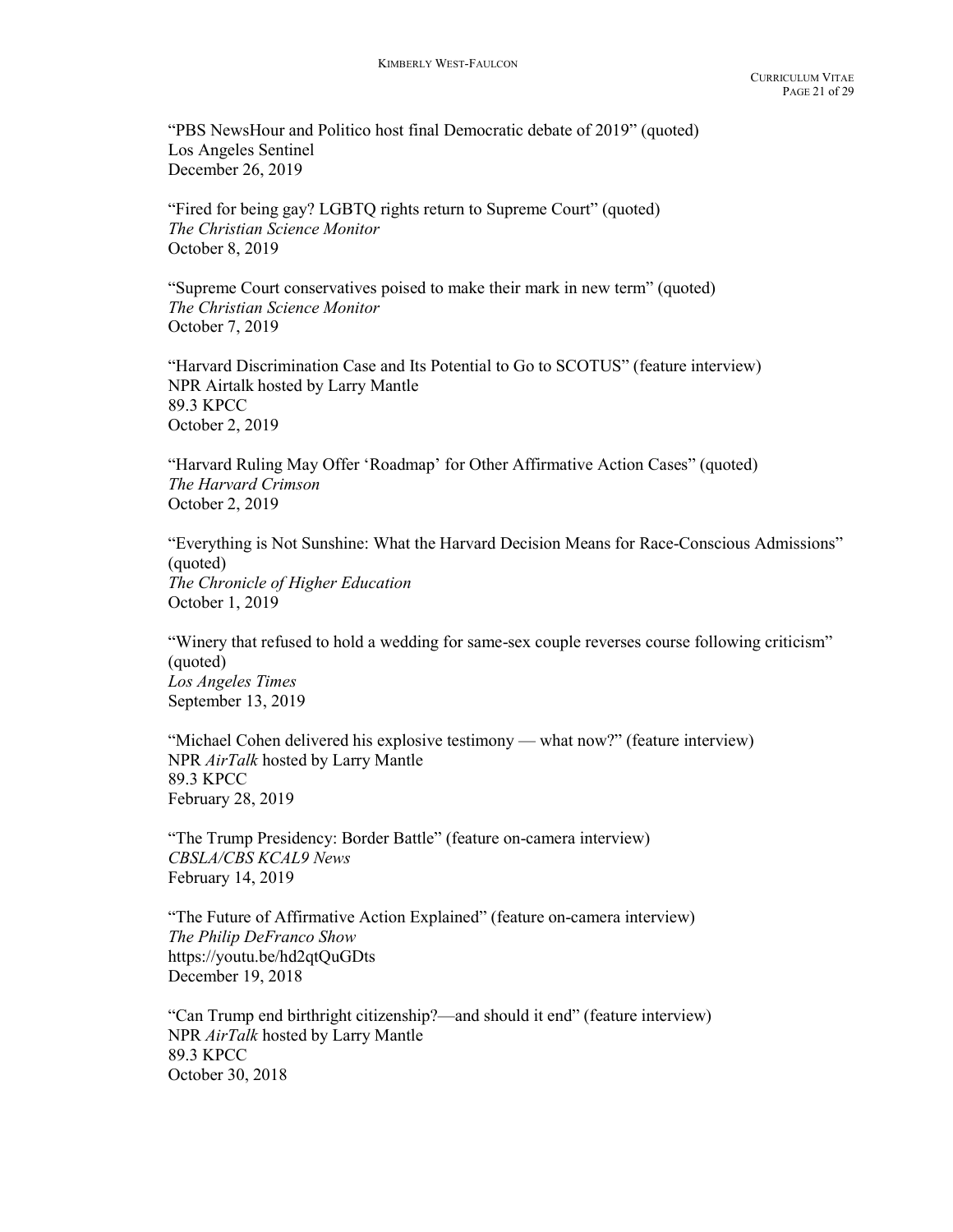"Sandra Day O'Connor announces possible Alzheimer diagnosis" (feature interview) NPR AirTalk hosted by Larry Mantle 89.3 KPCC October 23, 2018

"Post-confirmation, we look at Kavanaugh's judicial philosophy and where it sits within the SCOTUS conservative bloc" (feature interview) NPR AirTalk hosted by Larry Mantle 89.3 KPCC October 9, 2018

"Kavanaugh: What You Need to Know About the SCOTUS Nominee" (feature interview) The Los Angeles Loyolan September 12, 2018

"Legal and political analysis of Kavanaugh confirmation hearings as abortion documents snag— Spotlight on Day 3" (feature interview) NPR AirTalk hosted by Larry Mantle 89.3 KPCC September 6, 2018

"Supreme Court hearings are broken, both parties say—How they can be fixed" (feature interview) Christian Science Monitor September 7, 2018

"At Kavanaugh Hearings, Questions of How Much Power a President Should Hold" (feature interview) Christian Science Monitor September 4, 2018

"Revelations in Harvard Admissions Suit Unlikely to Prove Discrimination, Experts Say" (quoted) Harvard Crimson June 19, 2018

"Lawsuit Against Harvard Could Unravel Diversity" (quoted) Voice of America July 16, 2018

"Autoerotic Obstruction of Justice" (interview for podcast taped in front of live audience at The Hollywood Improv) Lovett or Leave It with Jon Lovett June 8, 2018

"Experts Say DOJ Brief in Admissions Suit Will Have Little Impact" (quoted) Harvard Crimson April 10, 2018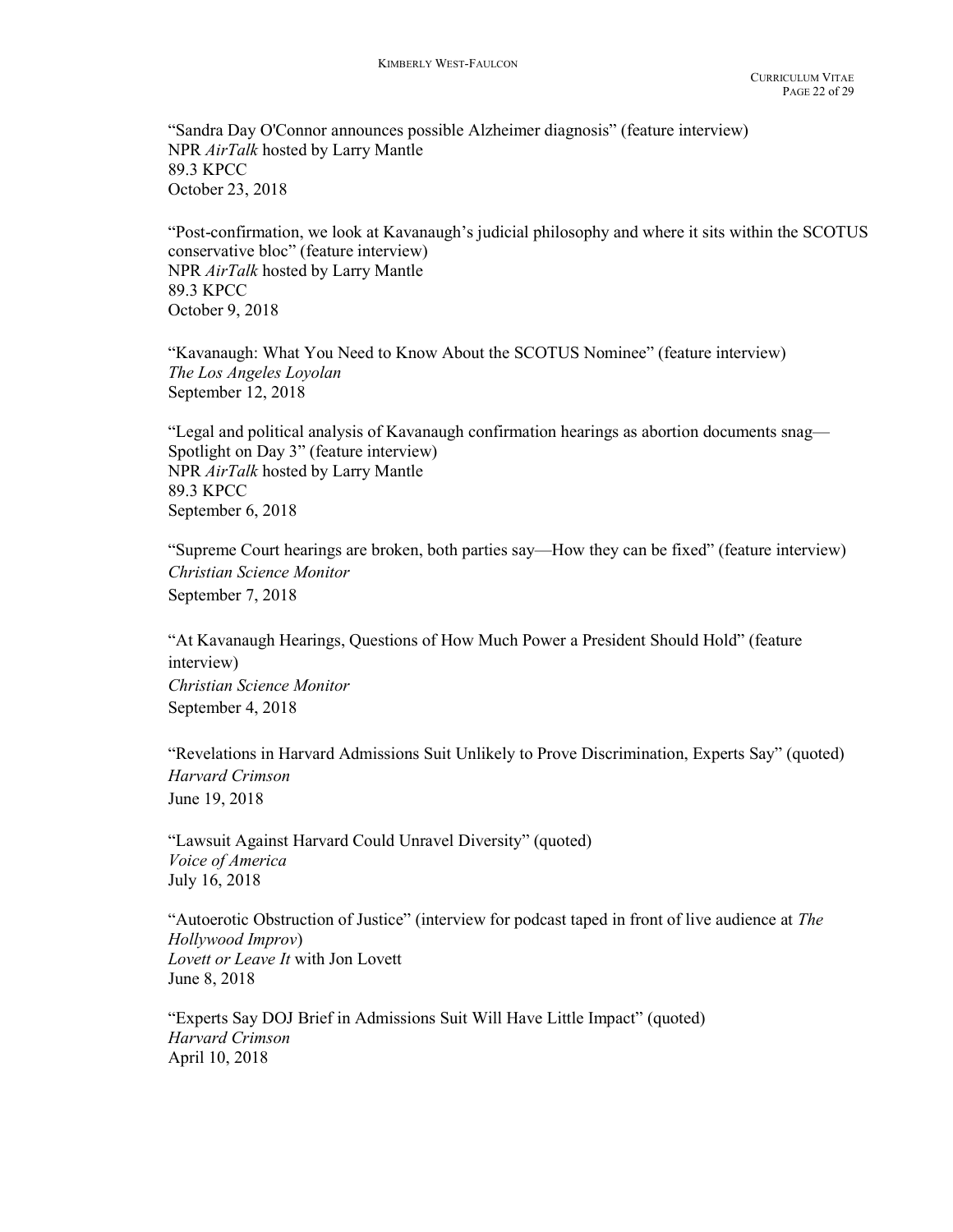"We're About to Find Out What Happens When a Liberal State Asserts its Right Not to Follow a Federal Law" (quoted) BuzzFeed News March 8, 2018

"Trump's Latest Affirmative Action Move Exploits Asian-American Students" (feature interview) Bustle November 28, 2017 "The Data on Affirmative Action" (feature interview) Sojourner Truth with Margaret Prescod August 29, 2017

"Lowering the bar: Possible changes to lawyer exam could help students of color, immigrants" (feature interview) NPR Take Two 89.3 KPCC August 2, 2017

"Justice Department Investigating Harvard University's Affirmative Action policies, Threatens to Sue" (quoted) NBC News.com November 21, 2017

"Scholars: Fisher Decision Gives Colleges 'Breathing Room' to Consider Race in Admissions" Diverse Issues in Higher Education June 23, 2016

 "Supreme Court Upholds Use of Affirmative Action at Universities" (quoted) Los Angeles Times June 23, 2016

"Justice Scalia's Slower-Track Comments" (feature interview) KABC7 December 10, 2015

 "UT case on race has much at stake" (quoted) The Houston Chronicle December 8, 2015

"How Fair is the LA Fire Department's Current Hiring Practices?" (feature interview) AirTalk KPCC October 3, 2014

"Michigan Race Case Likely Also to Decide California's Affirmative Action Law" (quoted) Los Angeles Daily Journal October 16, 2013

"Is Affirmative Action at Risk Again?" (quoted) Colorlines October 15, 2013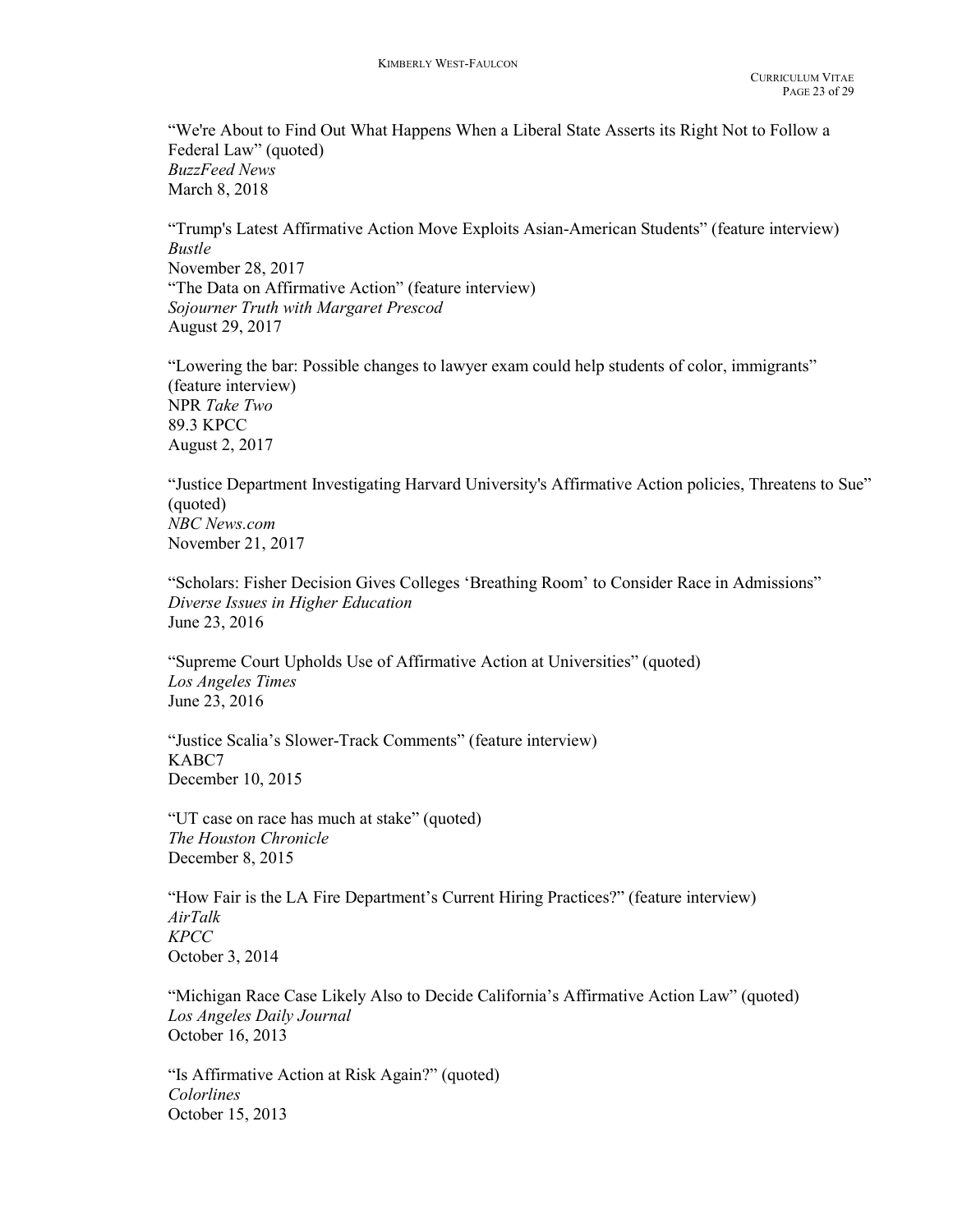"Wake Schools Under Multiple Federal Civil Rights Investigations" (quoted) News and Observer July 5, 2012

"L.A. Agreement Sets Limits on Seniority-Based Teacher Layoffs" (quoted) Education Week October 13, 2010

"Challenges to SAT are Cited as Ways to Right Race-Conscious Bans on Admissions" (law review article described) Chronicle of Higher Education June 17, 2009

 "What Legal Experts Think of Sotomayor's Performance" (feature interview) The Los Angeles Times July 17, 2009

 "Legal Experts' Views on the Sotomayor Hearings" (feature interview) The Los Angeles Times July 16, 2009

 "Legal Experts on Day Two of the Sotomayor Hearings" (feature interview) The Los Angeles Times July 15, 2009

 "Day One of the Sotomayor Hearings: A Legal Perspective" (feature interview) The Los Angeles Times July 14, 2009

"Abercrombie & Fitch Bias Case is Settled" (quoted) The New York Times November 17, 2004

 "Abercrombie & Fitch Settles Discrimination Suit" (quoted) NPR Morning Edition National Public Radio November 17, 2004

 "Judge Accepts Abercrombie Plan to Settle Hiring Lawsuits" (quoted) Los Angeles Times November 17, 2004

 "\$40 Million Payment, Detailed Plan for Diversity in Employment Discrimination Suit Against Retail Giant Abercrombie & Fitch" (quoted) Business Wire November 16, 2004

 "Desegregation Case Established Precedent a Decade Before Brown" (quoted) Education Reporter Vol. 38, No. 3 May/June 2004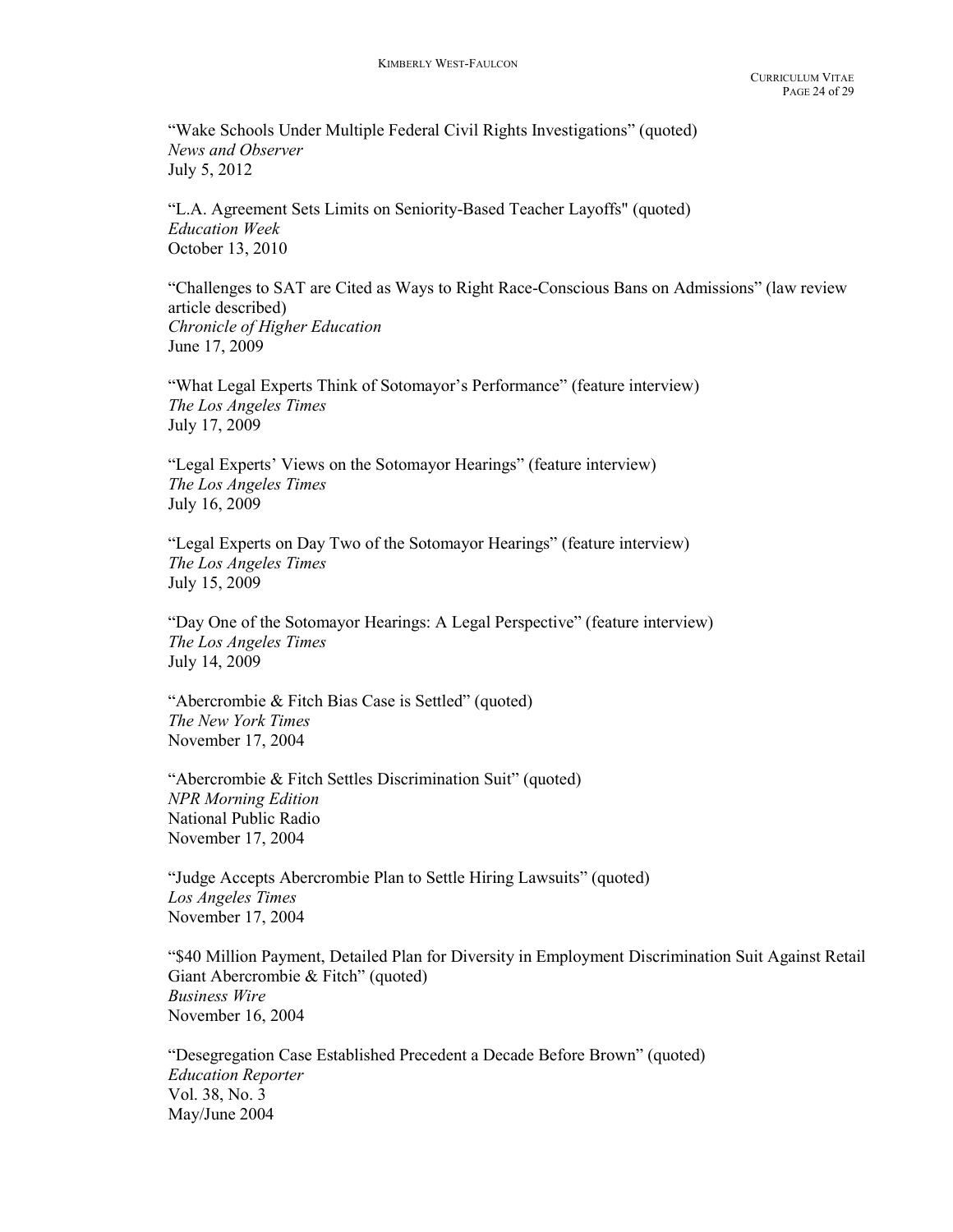"Lawsuit Alleges Abercrombie & Fitch Bias" (feature interview) The Tavis Smiley Show National Public Radio December 9, 2003

 "California Proposition 54" (feature interview) NPR AirTalk hosted by Larry Mantle 89.3 KPCC October 6, 2003

 "Minorities Sue A&F: Nine Plaintiffs Allege Racial Discrimination" (quoted) The Daily News of Los Angeles June 18, 2003

 "Abercrombie & Fitch sued for discrimination: Minorities not given equal treatment in hiring, jobs, suit says" (quoted) Long Beach Press-Telegram June 17, 2003

 "Race Matters" (feature interview) The New Crisis Magazine November/December 2002

 "No LAPD Insiders Make List of Three Finalists for Chief" (quoted) Los Angeles Times September 20, 2002

 "Council give early OK to law prohibiting predatory lending practices" (quoted) Copley News Service November 22, 2002

 Civil Rights Litigation (feature interview) Working Assets Radio April 16, 2002

 "D.A.: Specialized [LAPD] units may fall in budget cuts" (quoted) The Daily News of Los Angeles May 3, 2002

 "[Rampart] Plan could close sex-crime unit DA blasts proposed spending cuts" (quoted) San Gabriel Valley Tribune May 2, 2002

"Ten for Tomorrow: African-American Leaders of the 21<sup>st</sup> Century" (featured) Ebony December 1999

 "30 Leaders of Future" (featured) Ebony November 1999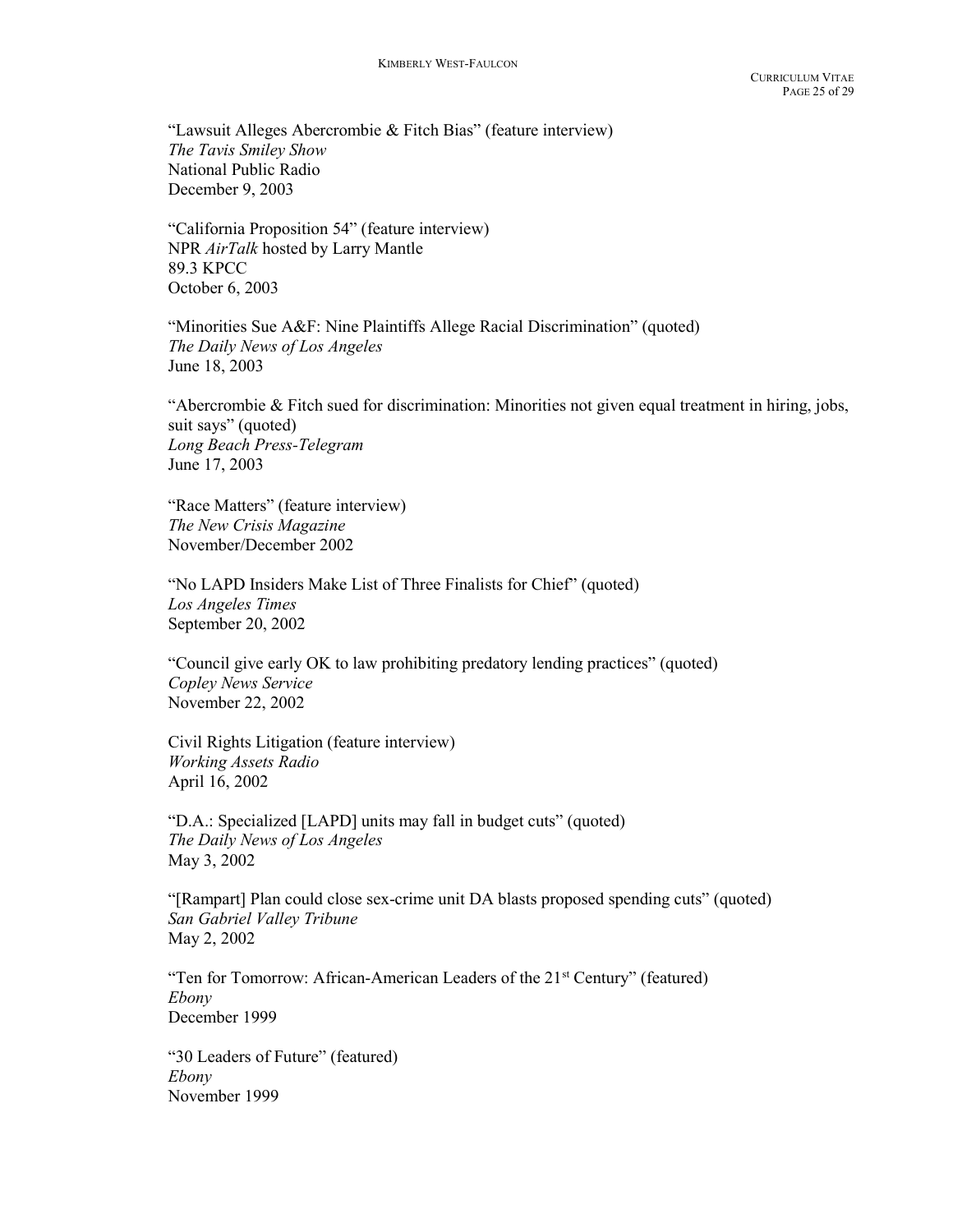"Proposed guidelines would remove SATs as college admissions criteria" (quoted) Daily Bruin June 2, 1999

 "Federal Civil Rights Lawsuit Filed by Minority Students" (feature interview) Forum with Michael Krasny KQED Radio February 10, 1999

 "California Students Strikes Back" (quoted) Black Issues in Higher Education February 18, 1999

 "Civil Rights Groups Sue UC-Berkeley Over Admissions Criteria" (quoted) Education Week February 10, 1999

 "Testing the Foundation of Berkeley Admissions" (quoted) Los Angeles Times Feb. 9, 1999

 "Discrimination Lawsuit Against UC Berkeley" (feature interview) Lead Story Black Entertainment Television (BET) February 7, 1999

 "Civil Rights Groups Suing Berkeley Over Admissions Policy" (quoted) The New York Times February3, 1999

 "High Stakes Tests: Truths or Consequences" (feature interview) Education Week October 22, 1997

#### REPRESENTATIVE LEGISLATIVE TESTIMONY

Brown v. Board of Education: 50 Years Later California Assembly Select Committee on Urban Youth California State Legislature Sacramento, CA (May 4, 2004)

Civil Rights Consequences of Proposed California Proposition 54 Los Angeles County Board of Supervisors Los Angeles, CA (July 29, 2003)

Los Angeles Anti-Predatory Loan Ordinance Los Angeles City Council Los Angeles, CA (November 22, 2002)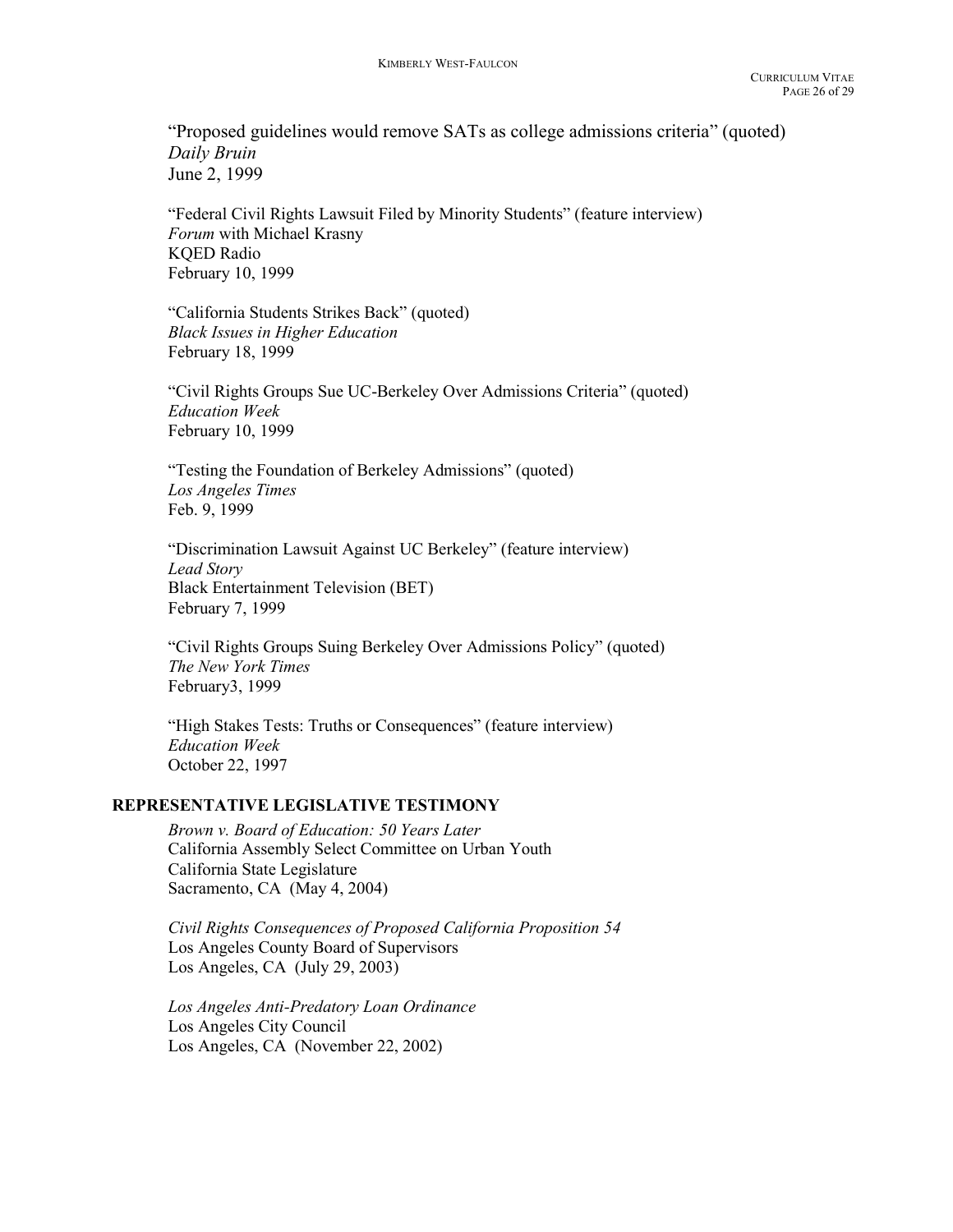## LITIGATION

## Castaneda v. University of California Board of Regents, No. 99-0525 SI (N.D. Cal.) (formerly Rios v. UC Regents)

Case filed in February by the Legal Defense Fund (LDF) in coordination with other civil rights organizations on behalf of African-American, Latino and Filipino students denied undergraduate admission to UC Berkeley after the elimination of affirmative action pursuant to California Proposition 209. Led and coordinated the representation of the African-American, Latino and Filipino classes and served as lead counsel for the African-American class. The lawsuit alleged that Berkeley's undergraduate admissions process violated Title VI of the Civil Rights Act of 1964 and its implementing regulations as well as the Fourteenth Amendment because Berkeley made admissions decisions on educationally insignificant differences in SAT scores and unfairly penalized applicants attending schools with limited Advanced Placement and honors course offerings. The district court approved a settlement agreement requiring Berkeley to retain a consultant specializing in measurement of "multiple intelligences" and to produce specified admissions statistics for five years.

## Gonzalez v. Abercrombie & Fitch, No. 03-2817 SI (N.D. Cal.)

Lead LDF attorney on legal team representing minority plaintiffs in a national employment discrimination class action lawsuit. The suit charges Abercrombie & Fitch with discriminating against non-whites, including African Americans, Latinos and Asian Americans, on the basis of race, color and/or national origin in hiring, firing, job assignment, compensation and other terms and conditions of employment.

## Hunter v. City of Los Angeles (LAPD), No. 92-CV-1897-MMM (C.D. Cal.)

Had responsibility for enforcing consent decree as lead counsel for African-American sworn police officers who have sought or will seek promotion to certain ranks, paygrades and coveted positions within the Los Angeles Police Department (LAPD). The LAPD was bound by the terms of the consent decree through 2009.

## Wessmann v. Boston School Committee, No. 97-11923-JTL (D. Mass), No. 98-1657 (1st Cir.)

Lead counsel representing the Boston NAACP and several member parents as "litigating amici" in lawsuit filed by a white ninth-grade student who alleged that the Boston Latin Examination School admissions policy discriminated against her on the basis of her race. The trial court ruled against the plaintiff, finding that the Boston Latin admissions policy was narrowly tailored to meet the Boston School Committee's compelling governmental interests in diversity and in overcoming the vestiges of past discrimination, 996 F. Supp. 120 (D. Mass. 1998). The First Circuit reversed, 160 F.3d 790 (1<sup>st</sup> Cir. 1998).

# Erik V. v. Causby, No. 5-97-CV-587-BO (2) (E.D.N.C.)

Responsible for original research, LDF justification memorandum, drafting pleadings, briefs and major correspondence, and experts. Represented a multi-racial class of African-American, Latino and Caucasian students in challenge of a high stakes standardized testing policy adopted by the Johnston County (North Carolina) Board of Education. The policy required that decisions to promote students to the next grade level or course be based solely on the outcome of scores on a newly-adopted standardized test without regard to the student's grades, teacher evaluations or other assessment criteria. The parties reached settlement after defendants promoted the fourteen named class representatives and made significant changes to the policy.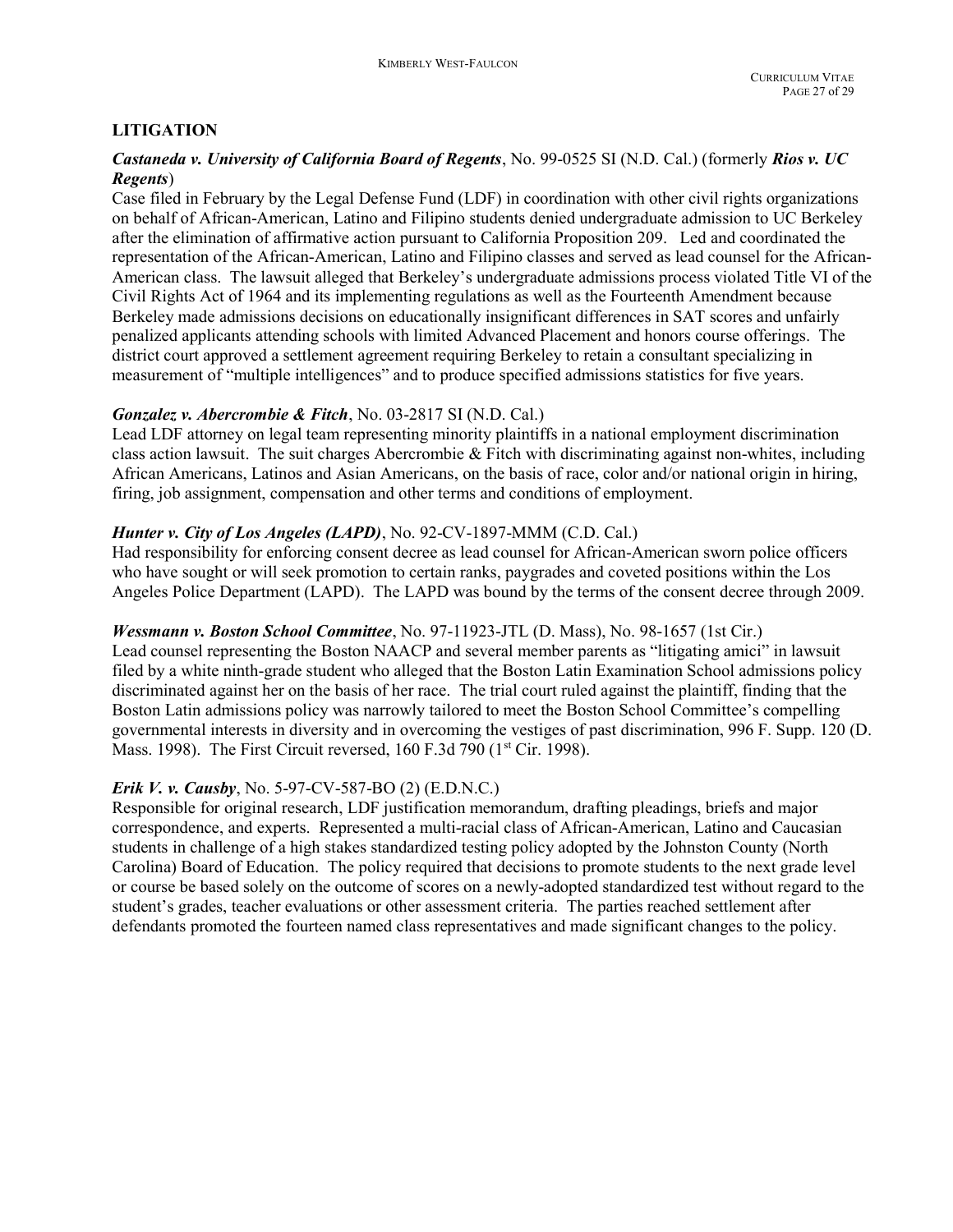OTHER PROFESSIONAL EXPERIENCE

Summer 1994 UNITED STATES DEPARTMENT OF JUSTICE Washington, DC Civil Rights Division, Educational Opportunities Section Honors Program Legal Intern Educational Opportunities Section: Worked as member of four-person litigation team assigned high-profile school desegregation case in Wedowee, Alabama. Researched and wrote court motions and memoranda. Participated in pre-trial investigation, discovery, and settlement negotiation. Summer 1993 AMERICAN CIVIL LIBERITIES UNION New York, NY National Legal Department Legal Intern . Researched and wrote internal memoranda responding to legal questions posed by staff attorneys. Drafted and provided research for court briefs and memoranda on constitutional and civil procedure issues. Spring 1993 NEW HAVEN LEGAL ASSISTANCE ASSOCIATION, INC. New Haven, CT Child Law Unit Legal Intern Child Law Unit: Represented interests of minors in varied civil matters under attorney supervision. Summer 1989 SHELL OIL COMPANY THE STATE SHOW HOUSTON, TX Legal Intern Corporate Law Division: Wrote and presented paper, "The Corporate Watergate," analyzing 1970s illegal corporate political campaign contributions. Mining Law Division: Prepared documents for trial. Summer 1991 OFFICE OF THE GOVERNOR, STATE OF NORTH CAROLINA Raleigh, NC Intern to Public Education Advisor of Governor James Martin (R) Assisted in various departments. Summer 1990 UNITED STATES SENATE Washington, DC Intern to Senator Terry Sanford (D-NC) Assisted staff, conducted research, took constituent phone calls, reviewed and responded to constituent correspondence. Summer 1990 UNITED STATES HOUSE OF REPRESENTATIVES Washington, DC Intern to Congressman David Price (D-NC) Assisted staff, conducted research, took constituent phone calls, reviewed and responded to constituent correspondence. . 1988-1989 CENTURY III LEADERS New York, NY National Spokesperson various U.S. cities Represented Century III Leaders Scholarship Program at NASSP (National Association of Secondary School Principals) National Leaders Training Centers. Presentations and newspaper interviews: Lake Tahoe, NV; Castine, ME; Southampton, NY; Rapid City, SD; Knoxville, TN. Media training: Burson-Marsteller Public Relations Firm, New York, NY.